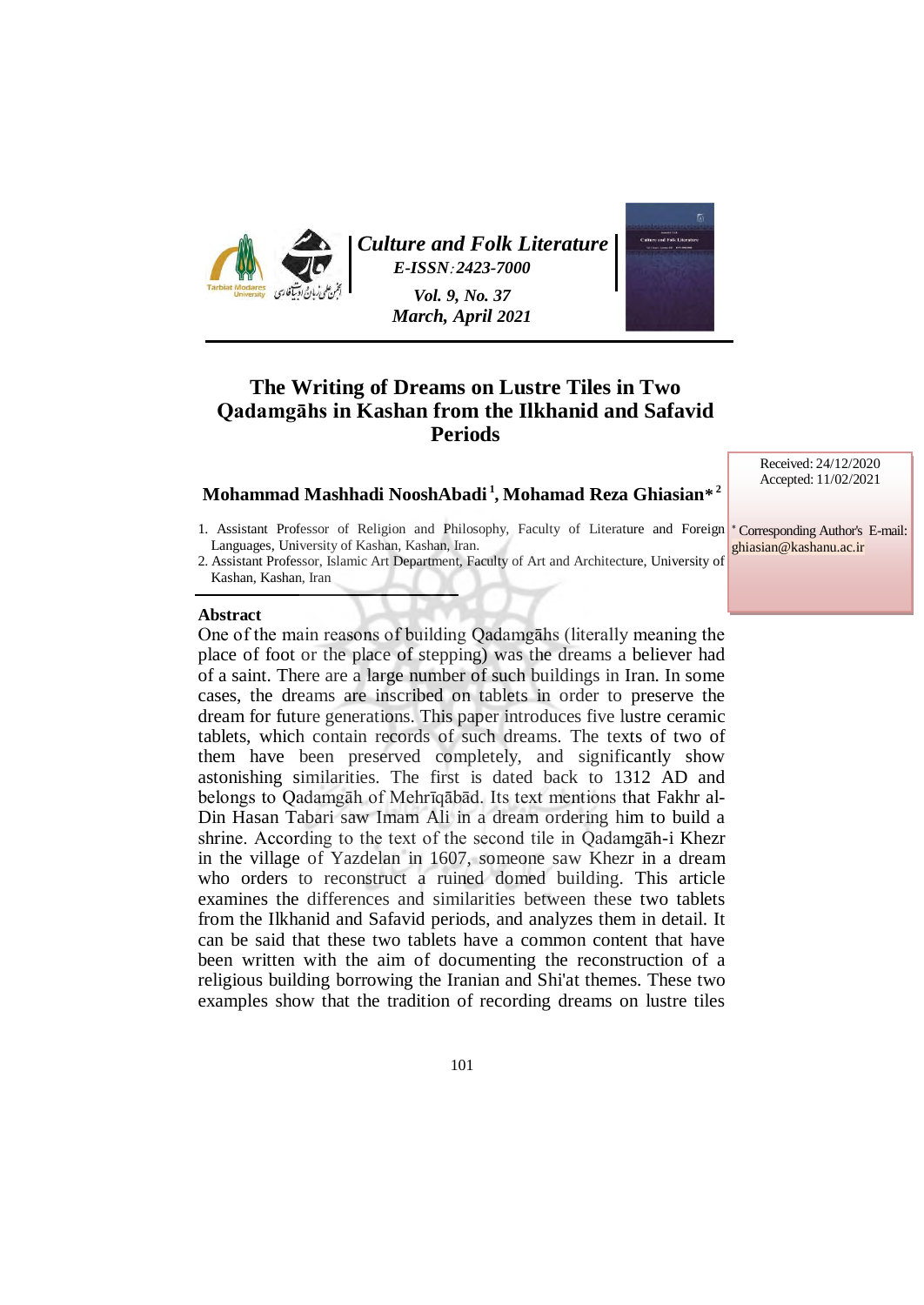

was not only prevalent at the glorious era of lustre production, but also extended to three centuries later.

**Keywords:** Qadamgāh; Kashan lustre tiles; Iranian – Shi'at folk beliefs; dreams; Ilkhanid and Safavid periods.

### **Introduction**

"Qadamgāh" refers to some places of pilgrimage in the Islamic world where a Prophet, Imam or saint has passed or has been seen in a dream. Dreaming has been one of the main reasons for building Qadamgāhs, in that, it was built when someone saw one of the saints in a dream and based on the saint's order or his own decision, he called that place a Qadamgāh. This phenomenon, which sometimes led to the establishment of a building, has been common among Shi'ats. In some cases, commemorative tablets made of stones or tiles were used to record the dreams. Five lustre tiles, which belong to the Qadamgāhi buildings, have been identified in the region of Kashan, that contain a record of a dream. Three of them, which bear the name of a Qadamgāh, called Darb-e Mehriqābād, were produced in the fourteenth century. Although the tradition of writing on lustre tiles has continued until the Safavid period, no example containing a dream is known except for an unpublished tile from Qadamgāh-e Khezr in Yazdelan village. This tile, which dates back to 1015 AH/1607 AD, is full of symbolic and mythical signs. Interestingly, the Mehriqābād tiles dates back to 711 AH/1312 AD, and the Yazdelan tile have significant similarities with them in terms of form and content.

### **Research Background**

The major research on lustre tiles has been done by Oliver Watson (1975, 1985). However, no research has been done on the Qadamgāhi lustre tiles, except for two papers written by Chahryar Adle about the tiles of Mehriqābād (Adle, 1972, 1982). Nonetheless, he has made some mistakes in reading the text and also did not notice the fifty-year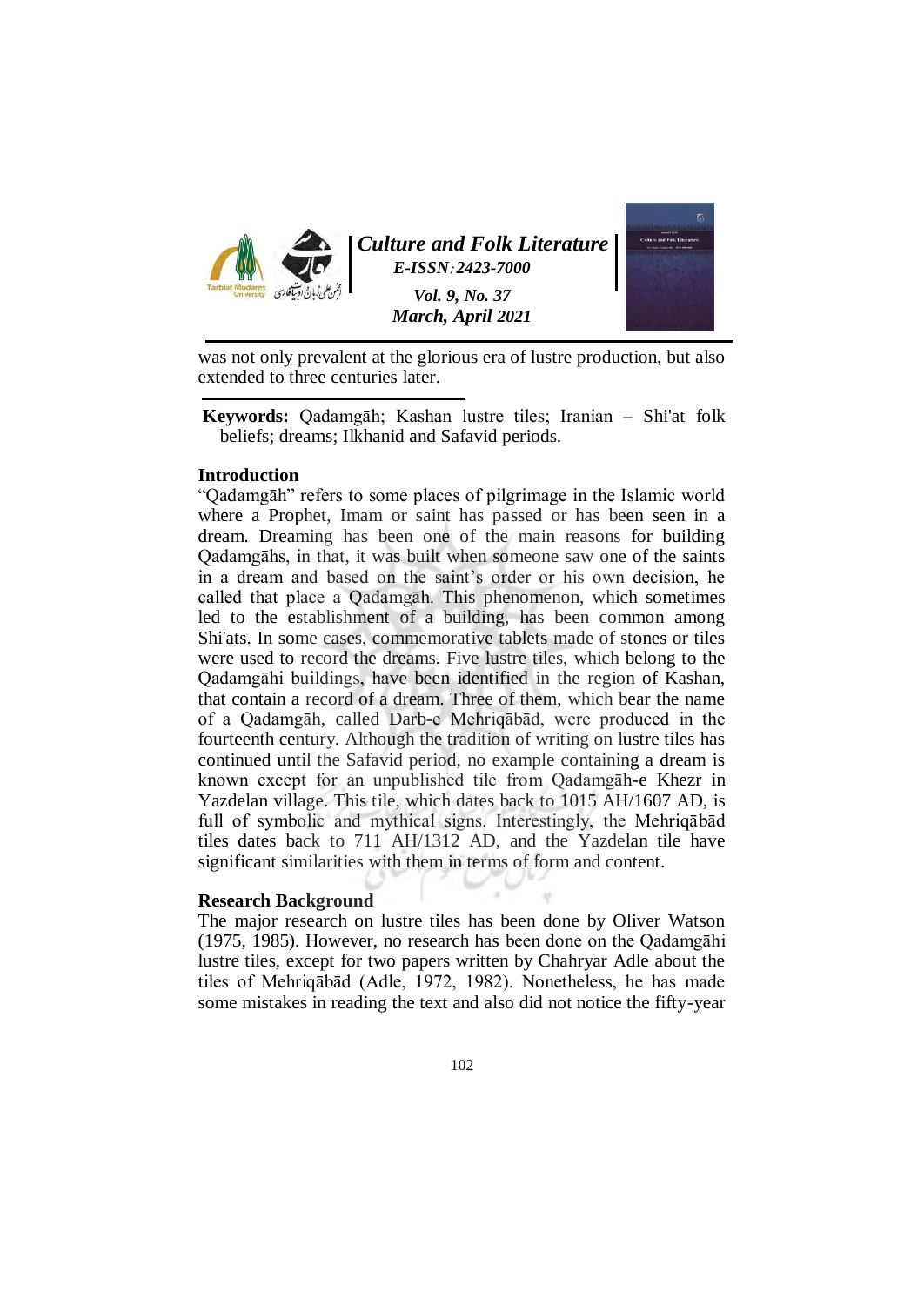

*[Culture and Folk Literature](https://journals.modares.ac.ir/index.php?sid=11&slc_lang=en)  E-ISSN***:** *2423-7000* 

> *Vol. 9, No. 37 March, April 2021*



difference in the date of these tiles. In addition, he was unable to identify the exact building of this Qadamgāh.

### **Discussion**

There is a pair of circular lustre tiles in the Musée national de céramique de Sèvres, the text of which mentions the construction of a Qadamgāh in Kashan. The text of the tiles tells us that a person named Sayyed Fakhr al-Din Hassan Tabari finds himself in a dream in the middle of a crowd in the garden of Amir in Kashan. There, he sees Imam 'Ali who tells him to construct a building in that place so that whoever wants to visit him can come to that position. Three centuries later, a lustre tile was installed in the Khezr Qadamgāh of Yazdelan, which narrates a dream that led to the construction of the building. According to its text, a person saw Khezr in a dream, who asked him to repair a domed building.

One of the similar and important elements in both dreams is their connection to the garden. In fact, the holy sites in question are located in the garden that was famous at that time. The timing of both dreams is interesting in its own way. The dream of Mehriqābād coincides with Eid al-Fitr and the dream of Yazdelan coincides with Nowruz. In fact, the dreamers have been influenced by the religious festivals at both times, which belong to a mythical and ritual time. Another common feature of both texts is the effort to document the dream, which mentions the exact characteristics of the place and time of the dream.

### **Conclusion**

**Conclusion**<br>During the Ilkhanid period, as there was more religious freedom for Shi'ats, the opportunity to express and document such Shi'at dreams became more prominent. On the other hand, with the rise of the Safavids and the prevalent freedom for the Shi'ats, the emergence of Shi'at beliefs developed unprecedentedly. Although the two lustre tiles examined in this paper were made over a period of three centuries, they are certain significant similarities in their content. The main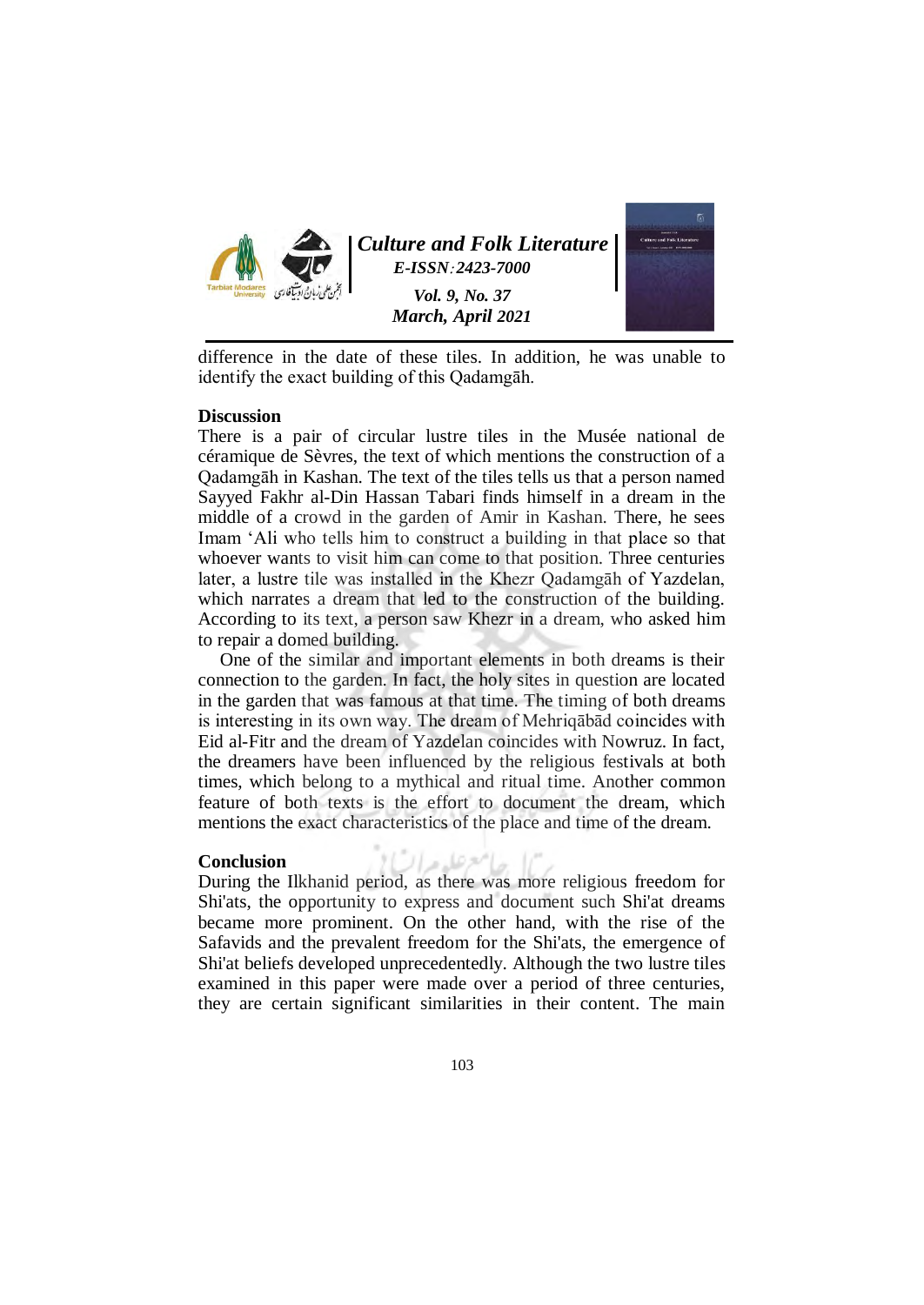

theme, the type of time and place, the sacred personality, the attention to documentation and the influence of Iranian culture in both examples are comparable. In fact, they both express an identical concern: the reconstruction of a religious building the location of which has sacred memories. Interestingly, in the inscriptions of both buildings discussed in this article, there are signs of pre-Islamic beliefs of the people of the region. However, this is far from the common traditions of Islam and is based mostly on popular beliefs.

### **References**

- Adle, Ch. (1972). Un disque de fondation en céramique (Kâšân, 711/1312), *Journal Asiatique*, *CCLX* (3‒4), 277‒297.
- Adle, Ch. (1982). Un diptique de foundation en ceramique lustrée, Kašan 711/1312, In: idem, ed., *Art et société dans le monde iranien,* (pp. 199-218). Paris: Institut Français d'Iranologie.
- Watson, O. (1975b). Persian lusterware, from the  $14<sup>th</sup>$  to the 19th centuries. *Le Monde Iranien et l'Islam: Sociétés et Cultures*, *3*, 63- 80.
- Watson, O. (1985). *Persian lusterware*. Faber and Faber.

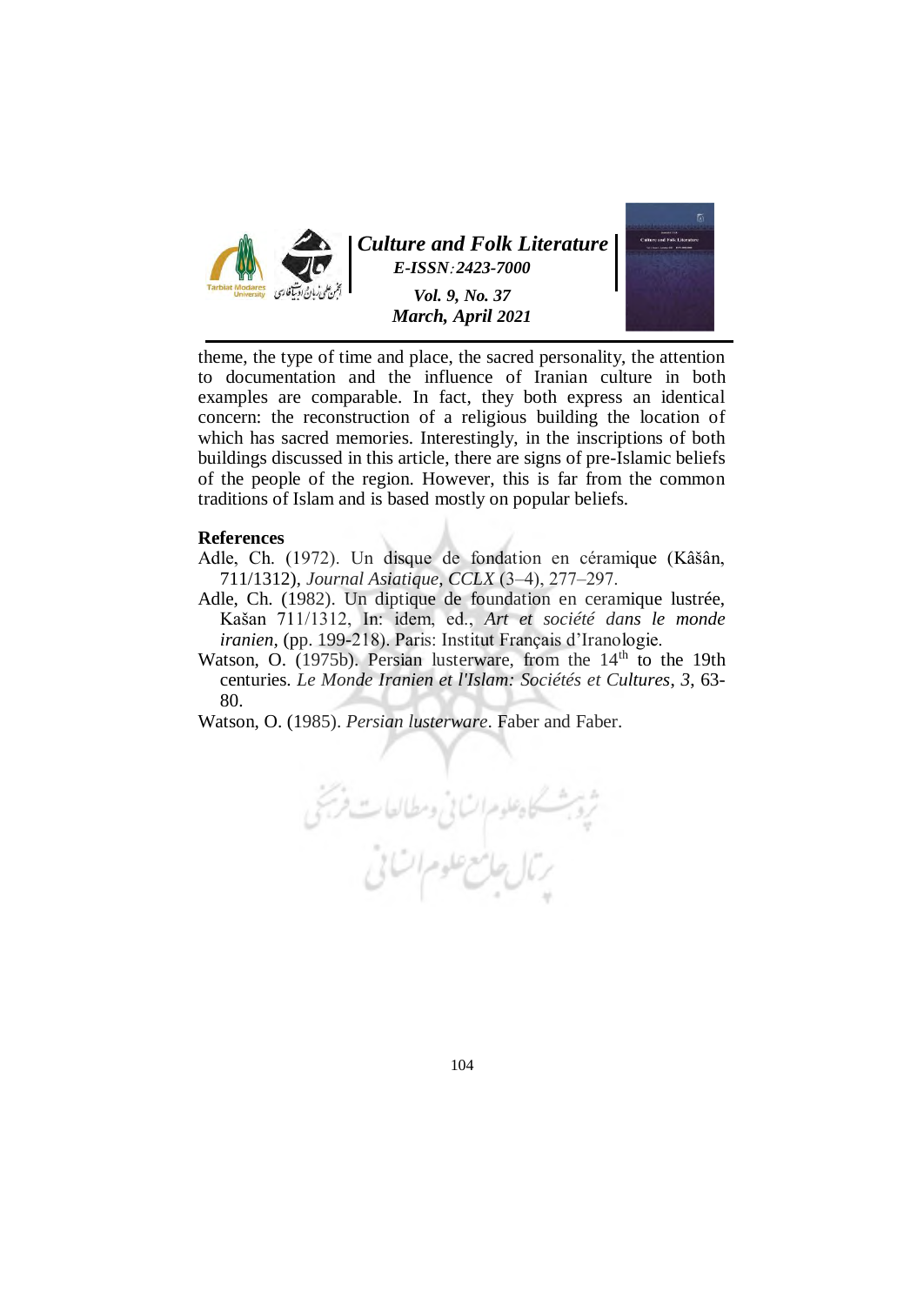دوماهنامة فرهنگ و ادبیات عامه 37شمـارة 9، سال ، فروردین و اردیبهشت 0011

 $\overline{a}$ 

# **رؤیانگاری بر کاشی زرینفام در دو بنای قدمگاهی کاشان از دوران ایلخانی و صفوی**

**1 محمد مشهدی نوشآبادی ، محمدرضا غیاثیان 2\***

(دریافت: ۱۳۹۹/۱۰/۰۴ پذیرش: ۱۳۹۹/۱۱/۲۳)

**چکیده**

آمدن شخصی مقدس در رؤیای باورمندان و دستور وی به ساخت بنایی یادمانی، یکی از علتهای اصلی ساخت قدمگاهها بوده و نمونههای متعددی از این قبیل بناها در ایران قابل شناسایی است. در برخی موارد، برای بیان رؤیا و استمرار این باور برای نسلهای آینده از الواح یادمانی استفاده شده است. در این مقاله به پنج کاشی زرینفام در منطقۀ کاشان اشاره میشود که در آنها گزارش یک رؤیا ثبت شده است. دو نمونه از آنها که متنشان بهطور کامل حفظ شده است، شباهتهای معناداری با هم دارند: اولی متعلق به قدمگاه درب مهریقآباد کاشان است که شخصی در سال ۷۱۱ق/۱۳۱۲م امام علی<sup>(ع)</sup> را در خواب می بیند و به فرمان او تربتخانهای میسازد. طبق متن کاشی دوم در قدمگاه خضر روستای یزدالن، شخصی در سال 0101ق0017/م خضر را در خواب دیده که به او سفارش تعمیر یک بنای گنبددار مخروبه را داده است. این نوشتار به دنبال واکاوی محتوا و بررسی وجوه تمایز و تشابه این دو لوح است. یافتههای مقاله نشان میدهد که آن دو در بازتاب باورهای عامۀ ایرانی ـ شیعی، زمان و مکان مقدس و کرامتهای شخص محوری مقدس، بن مایهای مشترک دارند و جهت اصلی آنها

<sup>.0</sup> استادیار گروه ادیان و فلسفه، دانشکدة ادبیات دانشگاه کاشان، کاشان، ایران.

<sup>.3</sup> استادیار گروه مطالعات عالی هنر، دانشکدة معماری و هنر، دانشگاه کاشان، کاشان، ایران )نویسندة مسئول(. ∗[ghiasian@kashanu.ac.ir](mailto:ghiasian@kashanu.ac.ir)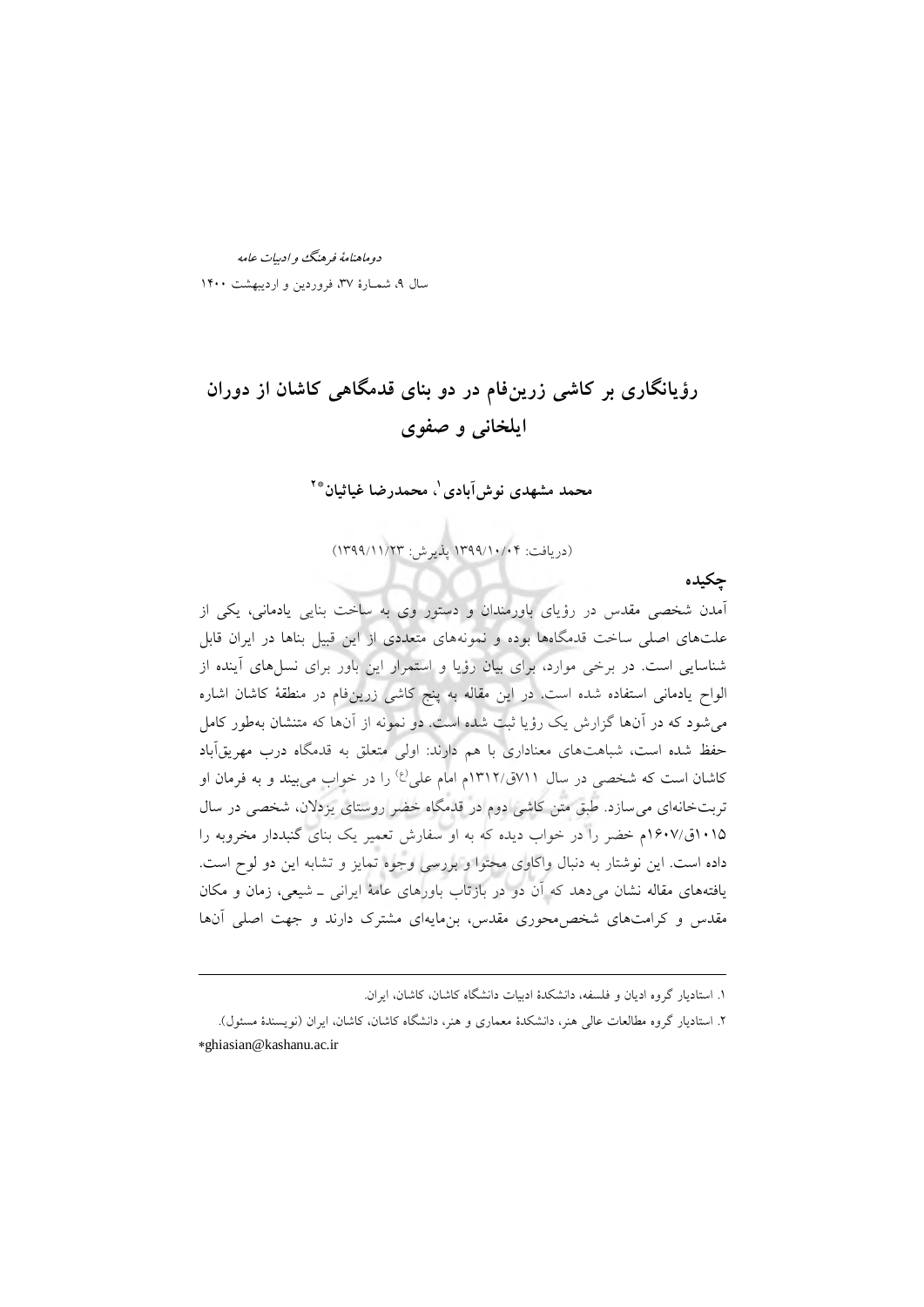مستندسازی عمارتِ بنایی مذهبی با بنمایههای ایرانی و شیعی است. طرفه آنکه گذشت قرون و اعصار نتوانسته است این بنمایههای اعتقادی را از میان بردارد.

**واژه های کلیدی:** قدمگاه، کاشی زرینفام، باورهای عامۀ ایرانی ـ شیعی، خوابنما شدن، دوران ایلخانی و صفوی.

### **مقدمه 1.**

کاشان در سدههای میانی اسلامی یکی از مهمترین مراکز تولید کاشی و سفال در جهان اسالم بوده است. در میان تکنیکهای متعددی که برای تزیین سفالینه ها ها و کاشی وجود داشت، تکنیک زرینفام یا دوآتشه اهمیت و ارزش بیشتری داشت، زیرا سفالگر برای تولید آن به مهارت و تجربۀ زیادی نیاز . کاشیبود مند های زرینفام در عصر ایلخانی در زیارتگاههای امامان و امامزادگان شیعی (در شهرهایی مانند مشهد، قم، کاشان، دامغان و ورامین) بهکار میرفت. این کاشیها عموماً بهصورت الواح بزرگ محرابی و یا کتیبههایی با حروف برجسته بودند و محتوای آنها اغلب آیات قرآن بود. گونۀ کمتر معرفی شده از کاشی های زرین فام، الواح یادمانی هستند که بر دیوارهای بناها نصب میشدند. نمونههای مربوط به سدة هشتم/ چهاردهم که تاکنون شناخته شده، چهار کاشی مربوط به سالهای 700ق0303/م تا 700ق0301/م هجری هستند که در این مقاله بدانها اشاره میشود. در این الواح ــ که همگی مرتبط با بناهای قدمگاهی اند ـــ نوشتهها به خط نسخ تحریری بر روی زمینهای صاف درج شدهاند. سه فقره از آنها متعلق به قدمگاهی به نام مهریقآباد در کاشان هستند. کاشی چهارم مربوط به قدمگاه مسجد علی<sup>(ع)</sup> در روستای قهرود است که تاریخ صفر ۷۳۶ق/۱۳۳۵م دارد و موضوع آن بیان رؤیایی مکاشفهآمیز در قالب شعر است. اما از آنجایی که نیمی از این لوح از بین رفته است، نمیتوان مفهوم آن را درک کرد و به همین دلیل، این مقاله بر آن متمرکز نمیشود.ا

اگرچه سنت نگارش بر الواح زرینفام تا دورهٔ صفوی امتداد داشته است،<sup>۲</sup> اما هیچ نمونهای نمی شناسیم که یک رؤیا را مکتوب کرده باشد بهجز لوح تاکنون منتشرنشدهای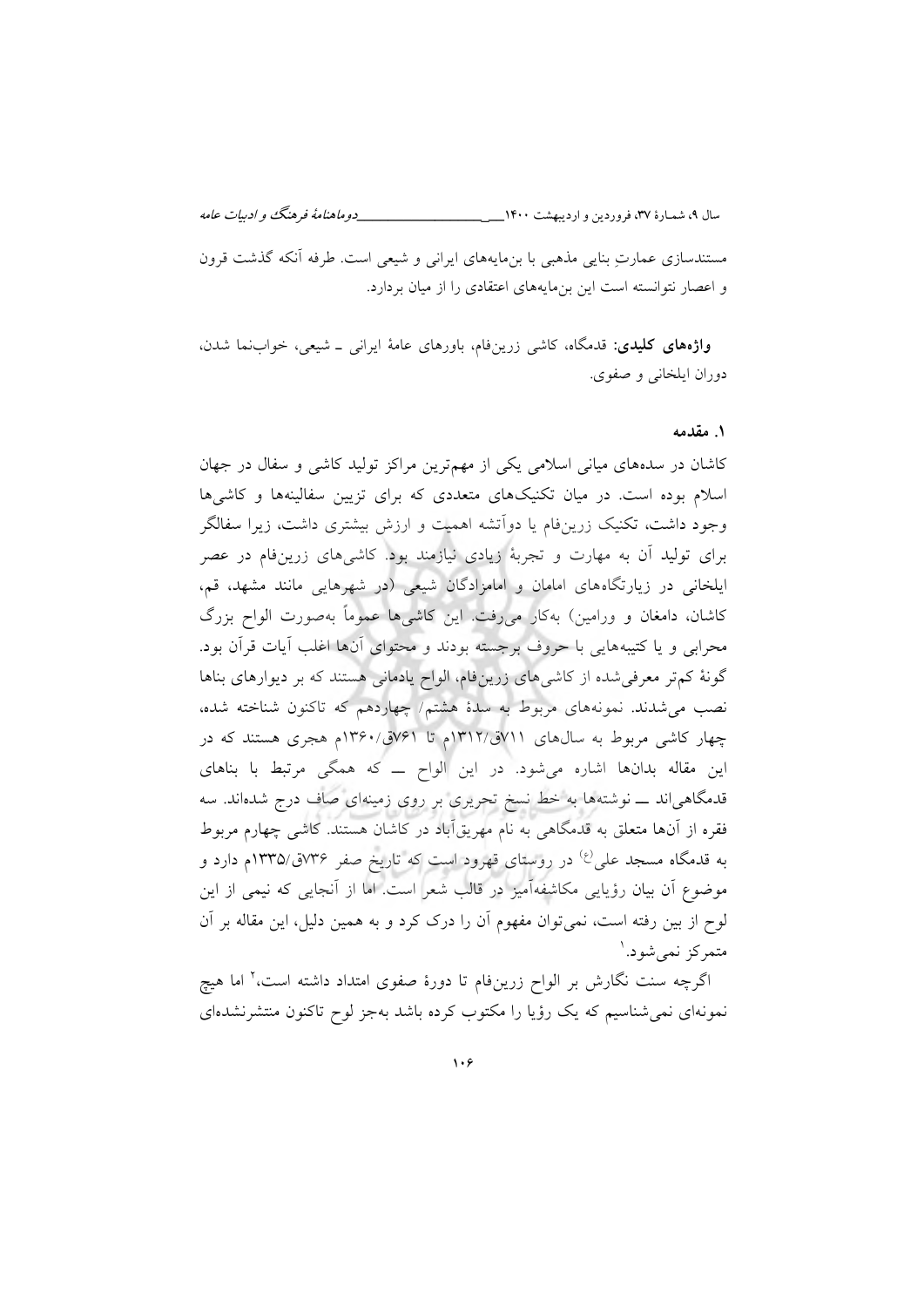از قدمگاه خضر در روستای یزدالن. این کاشی که تاریخ 0101ق0017/م دارد، لبریز از نشانههای نمادین و اسطورهای است. جالب اینکه الواح قدمگاه درب مهریقآباد به تاریخ 700ق0303/م و لوح قدمگاه یزدالن شباهتهای معناداری از نظر شکلی و محتوایی دارند. در این مقاله ضمن معرفی و تطبیق محتوایی این نمونهها، نشان داده میشود که نگارش رؤیا بر کاشیهای زرینفام تا چند قرن امتداد داشته است.

عمدهترین پژوهش های دربارهٔ کاشی های زرینفام به آثار اولیور واتسون برمی گردد (Watson, 1975b, 1985). اما درمورد کاشیهای زرینفام قدمگاهی تحقیقی صورت نگرفته بهجز دو مقالهای که شهریار عدل به زبان فرانسه در مورد کاشیهای قدمگاه مهریقآباد کاشان نوشته )1982 1972, ,Adle )و یکی از آنها به فارسی نیز ترجمه شده است )عدل، 0379(. او در خوانش متن دچار اشتباهاتی نیز شده و همچنین متوجه تفاوت تاریخ پنجاهسالۀ یکی از این کاشیها نشده است. به عالوه، او موفق نشده که بنای بهجا ماندة این قدمگاه را شناسایی کند. احمد خامهیار )،0390 0393( پژوهشهای ارزشمندی درخصوص زیارتگاههای ساختهشده براساس رؤیا در مصر و شام انجام داده و کتیبههایی را معرفی کرده که قدمت برخی از آنها به سدههای چهارم و پنجم هجری میرسد.

در این مقاله دو زیارتگاه بناشده یا بازسازیشده براساس رؤیا در منطقۀ کاشان در دورههای ایلخانی و صفوی مورد مطالعه قرار می گیرد. گفتنی است که علاوه بر خوانش دقیقتر متون کاشیهای قدمگاه مهریقآباد، کتیبۀ لوح قدمگاه یزدلان برای نخستینبار منتشر و خوانده می شود. مسکاه علوم السانی ومطالعات فرسخی

### **.2 قدمگاهها**

 «قدمگاه» به برخی مکان های زیارتی در دنیای اسالم می گویند که پیامبر، امام یا قدیسی از آنجا گذشته یا خوابنما شده است. احترام به جای پای قدیسان در ادیان دیگر نیز شاهده میم شود و ظاهراً این باورها از فرهنگهای دینی سایر ملل به اسالم راه یافته است. چنان که در آیین بودایی جای پای بودا و در هندوئیسم جای پای شیوا زیارت میشود (Noss, 1953, p. 179). گروهی از قدمگاههای جهان اسلام در ایران، سوریه و

بربال جامع علوم اتسابي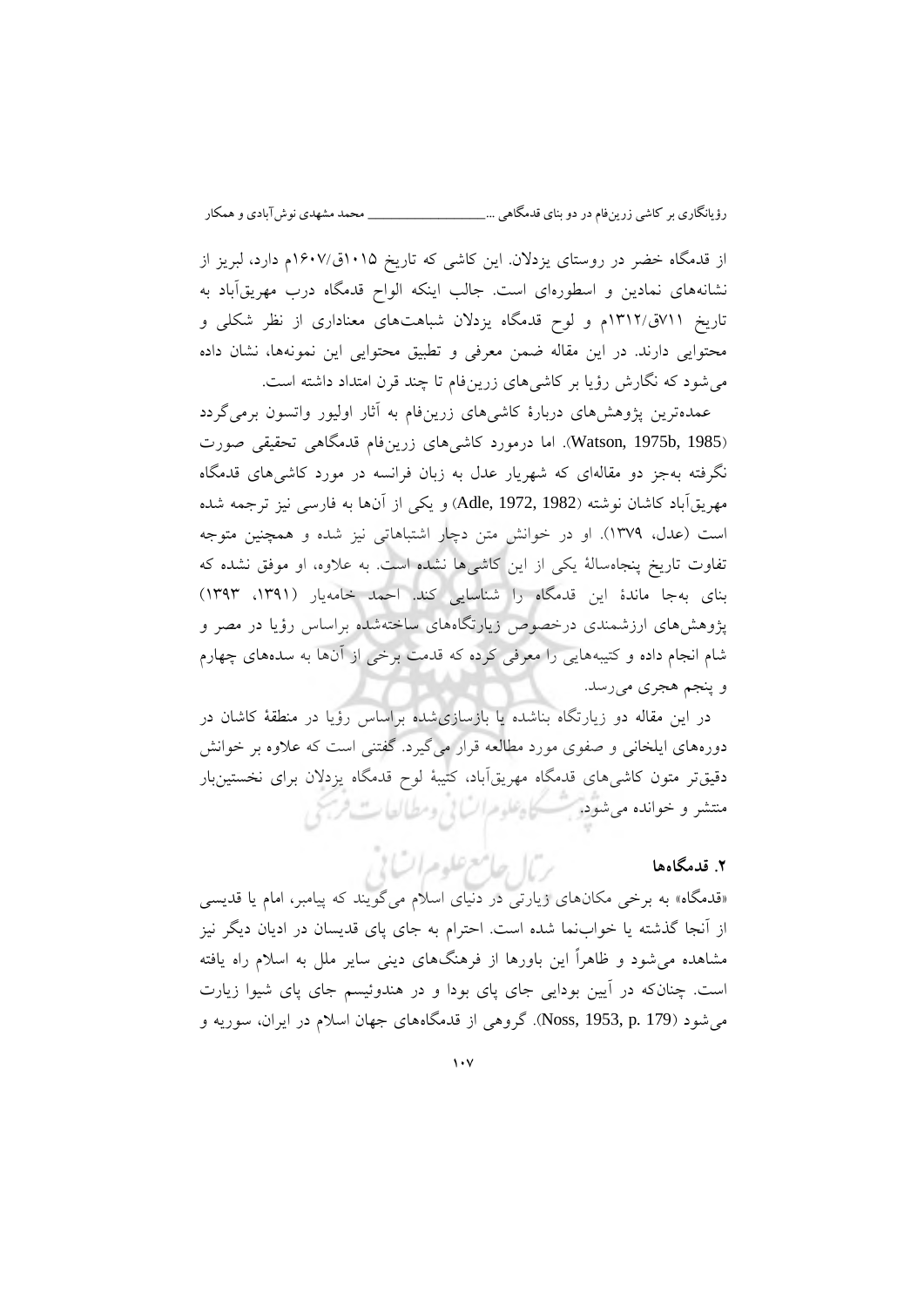فلسطین به پیامبران بنیاسرائیل منسوب بوده و مورد احترام پیروان هر سه دین یهود، مسیحیت و اسالم است )ناصرخسرو، 0303 ، ص. 10؛ تیمورباشا، 3110 ، صص. ۵۳ـ۵۲). گروهی از قدمگاهها به پیامبر اکرم<sup>(ص)</sup> منسوب است که از معروفترین آنها جای پاهای منسوب به او در قبةالصخره است که به باور مسلمانان، آن حضرت در لیلةالاسراء پا بر آن نهاد و به معراج رفت (قزوینی، ۱۹۶۷، ص. ۱۰۸؛ تیمورباشا، ۲۰۰۱. ص. 11(. در بیشتر قدمگاهها، نقش کف پای انسان بر روی قطعه سنگی به صورت فرورفته دیده میشود و معموالً این سنگ را زیارت میکنند.

نماخواب شدن یکی از علل اصلی ساخت قدمگاهها بوده است؛ بدین ترتیب که کسی یکی از قدیسان را به خواب دیده و به اشارة او یا به تصمیم شخصی آن مکان را قدمگاه خوانده است (مشهدی نوشآبادی، ۱۳۹۵، صص. ۲۷۲ـ۲۷۳). این پدیده که گاهی به تأسیس بنایی منجر میشده در میان شیعیان متداول بوده است. احمد خامهیار )0390( به 00 زیارتگاه ساختهشده مبتنی بر رؤیا در مصر و شام اشاره کرده است. قدیمترین آنها زیارتگاه کهف جبرئیل در تاریخ 371ق911-10/م در شمال دمشق است که در یک رؤیا جبرئیل و حضرت محمد<sup>(ص)</sup> در آن مکان دیده شدند (همان، صص. ـ9 01(. یکی از قدیمترین بناهای اسالمیِ ساختهشده براساس رؤیا که کتیبۀ آن باقی مانده، مشهد امیرالمومنین علی<sup>(ع)</sup> در شمال ادلب است که در سال ۴۲۶ق/۱۰۳۵م ساخته شده است (خامهیار، ۱۳۹۳، صص. ۱۱۴\_۱۱۵).

بنا بر آمار ارائهشده در سال ،0371 در ایران 0011 بنای قدمگاه و نظرگاه وجود داشته است )میرمحمدی، 0311 ، صص. 03ـ73(. برخی قدمگاههای ایران بقایای بازآفرینیشدة زیارتگاههای پیش از اسالماند؛ چنان که زردشتیان همچنان در کنار مسلمانان برخی از آنها را زیارت میکنند (باستانی پاریزی، ۱۳۷۸، ص. ۲۹۱). برای مثال، اسکندربیک ترکمان (۱۳۸۲، ج.۲/ص. ۱۱۲۰) گزارش کرده که قدمگاه معروف نیشابور که به دستور شاه عباس اول صفوی بازسازی شد، تا قبل از آن تاریخ، قدمگاه شاپور کسری خوانده می شده است (همان، ص. ۸۵۴). بیشتر بناهای قدمگاهی ایران مربوط به دوران صفویه است و از آن زمان تعداد این بناها افزایش یافته است، چرا که شاهان صفوی از آنها برای ترویج تشیع استفاده میکردند. اما تاریخ برخی از بناهای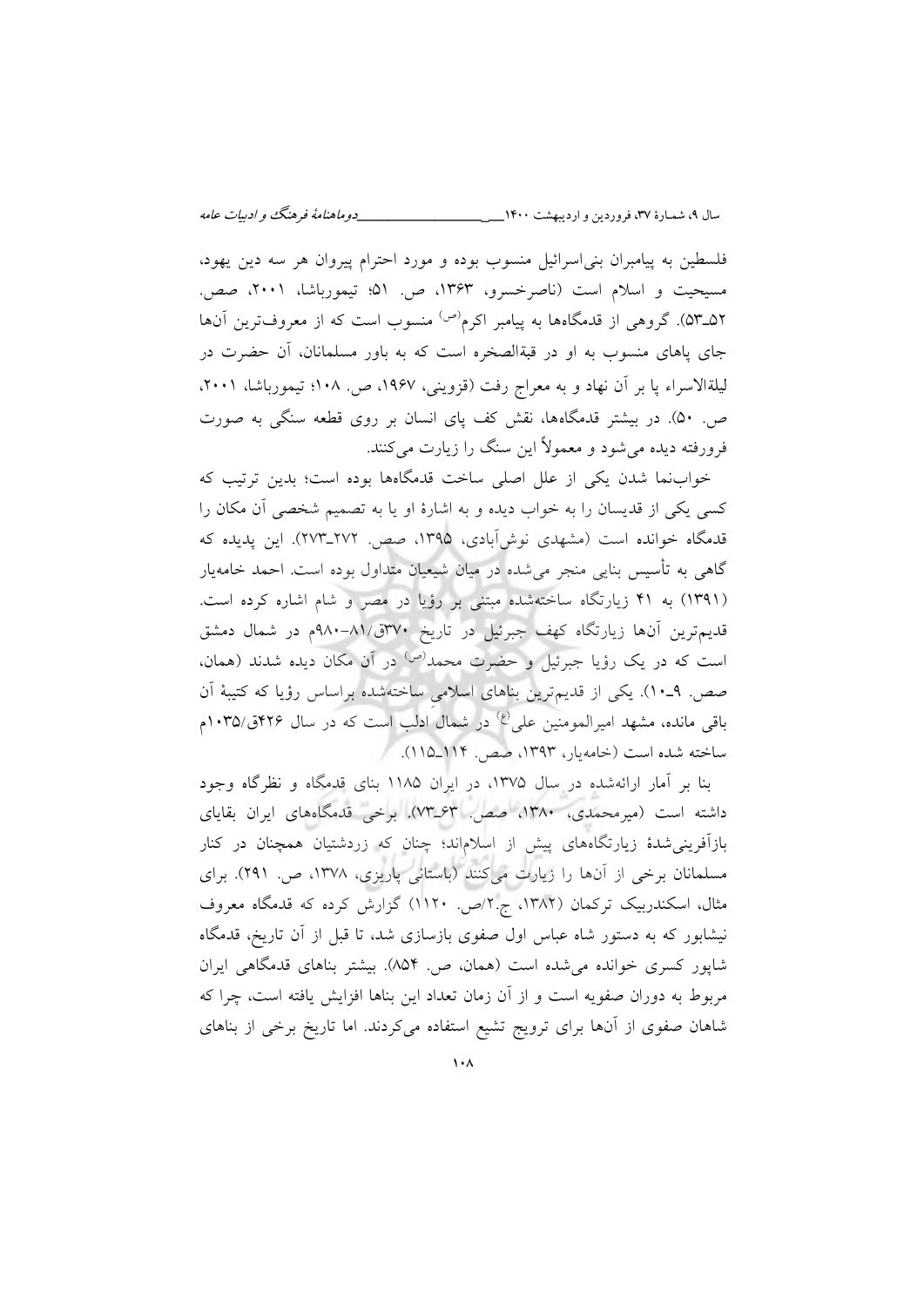قدمگاهی ایران به پیش از عصر صفویه می رسد که دو مورد از آنها (مهریقآباد و قهرود) در منطقۀ کاشان است. مردم کاشان از سدههای اولیهٔ اسلامی به شیعه گری شهره بودند و تعدد بقاع و بناهای مذهبی مرتبط با فرهنگ شیعه در این منطقه به همین دلیل است. امروزه دهها بنای قدمگاهی در منطقۀ کاشان به جا مانده است که قدمت برخی به پیش از دورة صفوی بر میگردد.

# **. الواح زرین3 فام قدمگاه آباددرب مهریق**

در سال ۱۹۵۷ یک کاشی زرینفام دایرهای به موزهٔ ملی سرامیک سِور ٔ در پاریس اهدا 0 شد. این کاشی در سال 0970 در نمایشگاه هنر اسالمی در موزة نارجستان پاریس به نمایش درآمد. یک سال بعد، شهریار عدل در مقالهای برای اولین بار به معرفی این اثر پرداخت )1972 ,Adle؛ عدل، ،0379 صص. 330ـ333(. در متن این کاشی به ساخت قدمگاهی در کاشان اشاره شده که امروزه به فراموشی سپرده شده است. براساس متن، موقعیت مکانی آن قدمگاه چنین بوده است: «در باغ امیر کی متصل سَور<sup>ه</sup> کاشان است بر ظاهر درب مهریقاباذ«. بنابراین، آن عمارت در باغ امیر ــ که چسبیده به باروی کاشان و در مقابل دروازة مهریقآباد بوده ــ ساخته شده، اما از آنجا که شهریار عدل موفق به شناسایی این بنا نشده است، در ادامه ابتدا به خود بنا و سپس به کاشی اشاره می شو د.

میرزا عبدالحسینخان سپهر کاشانی از دروازهٔ مهریقآباد بهمنزلۀ یکی از دروازههای قاجاری کاشان یاد میکند، اما نشانی از موقعیت آن به دست نمی دهد (سپهر کاشانی، ۱۳۵۵، ص. ۴۳۶). در سال ۱۳۲۷ق، حسین بن هبةالله رضوی، از علمای قاجاری کاشان، در متن زندگی نامۀ خود به نشانی مدفن شخصی چنین اشاره می کند: «مدفنش در طالبی است که قبرستانی است معروف، پشت دروازهٔ مهریقآباد که فعلاً ملکآباد معروف است» (رضوی کاشانی، ۱۳۵۷، ص. ۳۸۱). اگرچه دروازهٔ ملکآباد امروزه بر جای نیست، اما حدود آن (در نزدیکی چهارراه غزنوی) کاملاً مشخص است و شهرت دارد. لذا معلوم می شود که درب مهریق آباد همان دروازهٔ ملک آباد است. می دانیم که تا چند دهۀ اخیر، قبرستان بزرگی در مقابل دروازۀ ملکآباد وجود داشته که حدود آن از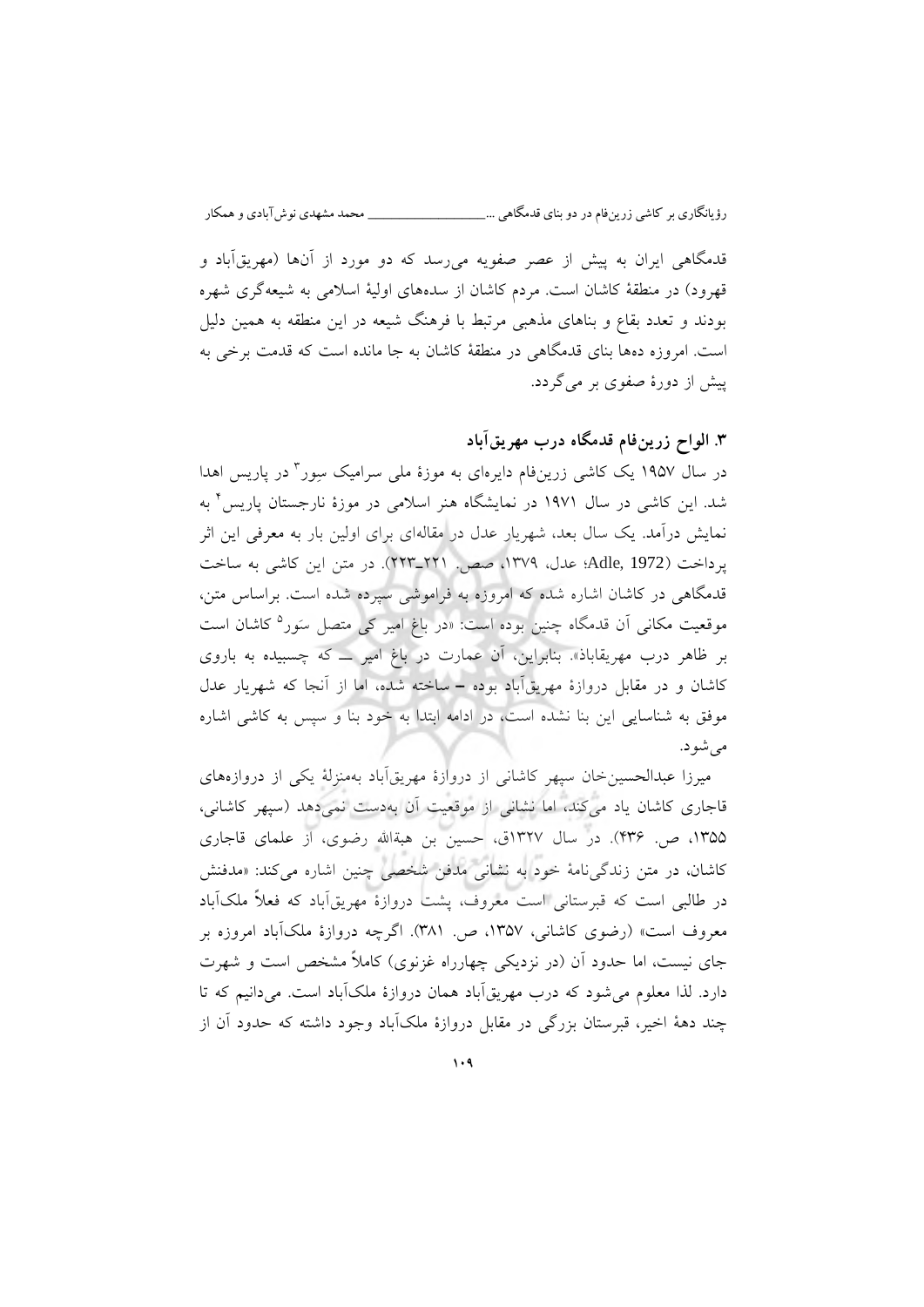چهارراه غزنوی تا کوچۀ مسجد شامخی بوده است. در میان کوچۀ مسجد، بنای مخروبهای معروف به قدمگاه قرار دارد که شامل یک بقعۀ چهارطاقی کوچک است (تصویر ۱). این بنا یک گنبد رُک دوازده ترکی دارد که اکنون تنها پایههای آن بهجا مانده، اما گنبد داخلی سالم است. این بنا همان «قدمگاه علی» است که حسن نراقی (۱۳۸۲، صص. ۱۴۳ـ۱۴۴) از آن نام برده و ذکر کرده که قبور بسیاری از مشاهیر قرون گذشته در آنجا بوده است. بنابراین، می توان پذیرفت که کاشی مهریقآباد متعلق به همین بنا بوده است. در تأیید این فرضیه باید گفت که در متن کاشی اشاره شده که آن ساختمان در ابعاد 31×31 خشت احداث شده که کامالً موافق با ابعاد بنای شناساییشده است. عبدالرحیم کالنتر ضرابی از این بنا ــ که در دشت صالح آباد بوده ــ به منزلۀ «قدمگاه صالح آباد» یاد می کند و در توصیف آن می نویسد: «در آن بقعهای است مشهور به قدمگاه علی و در آن نیز، در سنگی آثار پایی است و در صحن و اطراف آن قبرستان بزرگی است و نیز دخمه ای در آنجا برای امانت رفتگان کندهاند» (کلانتر ضرابی، ۱۳۴۱، ص. ۴۴۳).



نصویر ۱: قدمگاه علی<sup>(ع)</sup>، کاشان، حدود ۷۱۱ق/۱۳۱۲م (عکس: نگارندگان) Figure 1: Qadamgāh-i 'Ali, Kashan, ca. A.H. 711/A.D. 1312 (Photo: authors).

متن کاشی به ما میگوید که در شب عید فطر سال 700ق0303/م، شخصی به نام سید فخرالدین حسن طبری در خواب، خود را در میان خلقی انبوه از زن و مرد در باغ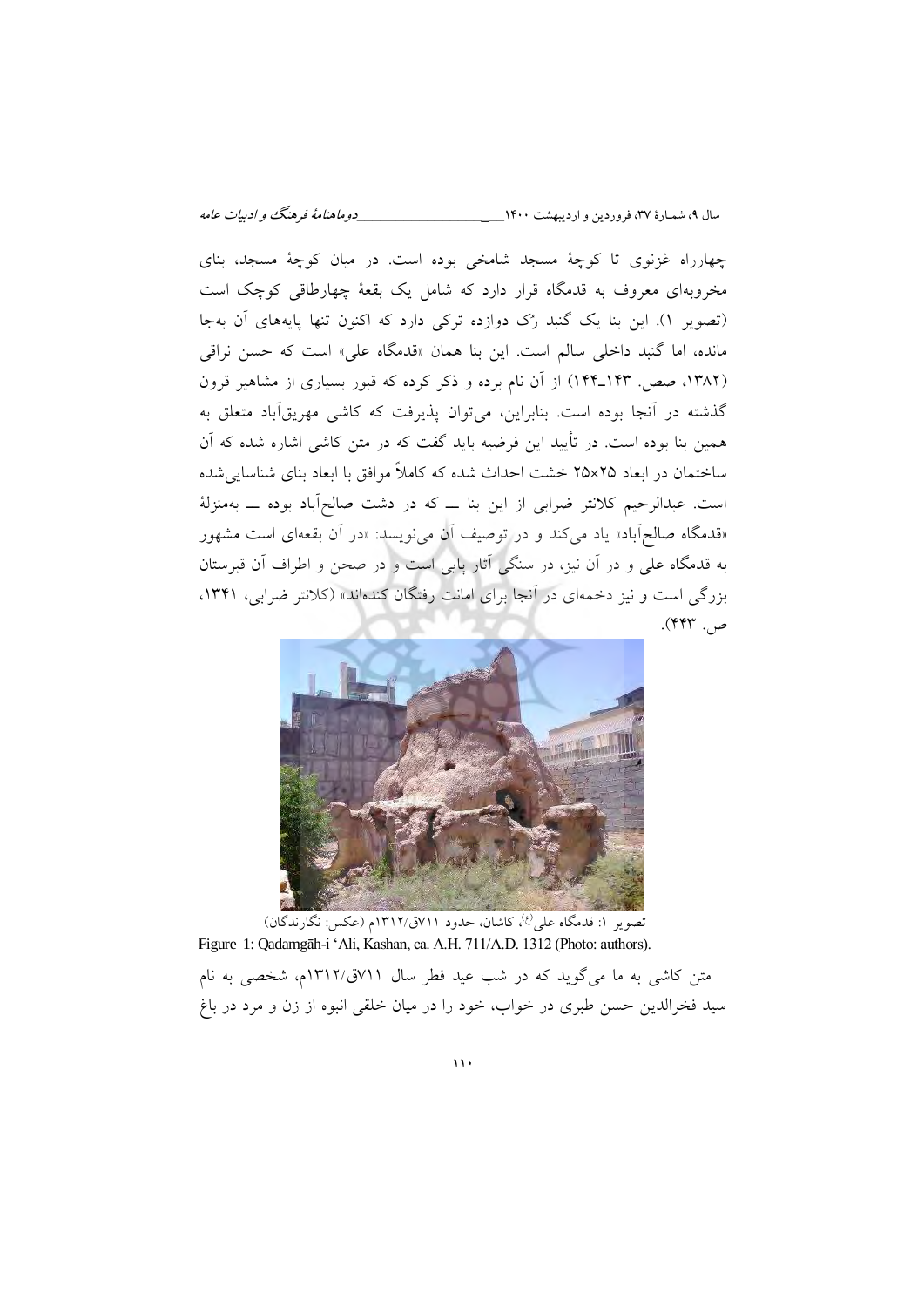امیر می بیند (تصویر ۲). آنجا خیمهای دید که در کنار آن یک اسب و یک جمّازه (شتر تیزرو( بسته بودند و نیز نیزهای که به زمین فرو رفته بود. او در آنجا امیرالمومنین علی و امام زمان<sup>(ع)</sup> را می بیند که به او میگویند در حال عزیمت به هندوستان برای دعوت کافران به اسلام هستند. امام علی<sup>(ع)</sup> میفرماید که در آن مکان، تربتی بسازند تا هر کس که بخواهد او را زیارت کند به آن مقام بیاید. فخرالدین پس از بیداری به باغ امیر رفت و «نشستگاه امیرالمومنین و پی اسبِ» او و نیز پی جمّازهٔ امام زمان<sup>رع،</sup> را نشان کرد و مربعی به ابعاد 31 خشت کش ید. دو سه روز بعد، دو مرد و دو زن در خواب امیرالمومنین را دیدند که به آنها فرمان داد که به حیدر فارِس بگویند که در آنجا تربتی عالی بنیاد نهد. فارِس نیز در همان روز کار عمارت را آغاز کرد.

در حاشیۀ این کاشی، طرح نعلیشکلی با تزیینات گل و برگهای ختایی بهصورت قرینه تعبیه شده است. قسمت نعلیشکل به اندازة دو میلیمتر برجسته شده و دهانۀ آن به سمت باالست. در میانۀ نقوش گیاهیِ حاشیههای طرفین، کتیبههایی در دو سطر با این مضمون وجود دارد: »نعل اسب روز بدین | اندازه مشاهده کرد«. متن اصلی چنین شودخوانده می :

(۱) بسم|لله الرحمن الرحیم (۲) سید فخرالدین حسن طبری شب (۳) آدینۀ اول ماه 0شوال سنه ) ( احدی عشره سبعمائه صبحگاهی در )1( خواب چنان دید که در باغ امیر کی متصل (۶) سَور کاشان است بر ظاهر درب مهریقاباذ (۷) بوذ و خلقی انبوه از زن و مرد هم درین باغ حاضر، خیمۀ )1( زذه دیذ و اسبی و جمّازه آنجا بسته و نیزه بزمین فرو برده، جوانی (۹) در غایت حُسن و جمال و بَهاء کمال از آن خیمه بیرون آمذ برسم عرب )01( تحتالحنک بسته و تیغی حمایل کرده از میان آن همه قوم بببیندهٔ خواب اشارت (١١) کرد؛ چون بخدمتش رسید، سر بر زمین نهاد و سالم کرد. جواب فرموذ و در خیمه )03( برانداخت. بیننده خواب مردی را دیذ نورانی بغایت مهنت<sup>اع</sup> متمکن شده زرهی (۱۳) پوشیده تیغی حمایل کرده و از شجاعت و صالبت وی زمین در حرکت آمده و نور از روی مبارک )00( وی بآسَمان پیوسته و دستها بر سر زانو نهاذه. جوان با بینندة خواب گفتی که امیرالمؤمنین علی است علیهالسلم. )01( بینندة خواب بروی در افتاذ و تضرع و زاری کرد. امیرالمؤمنین فرموذ که سر بردار. چون سر (۱۶) برداشتی فرموذی که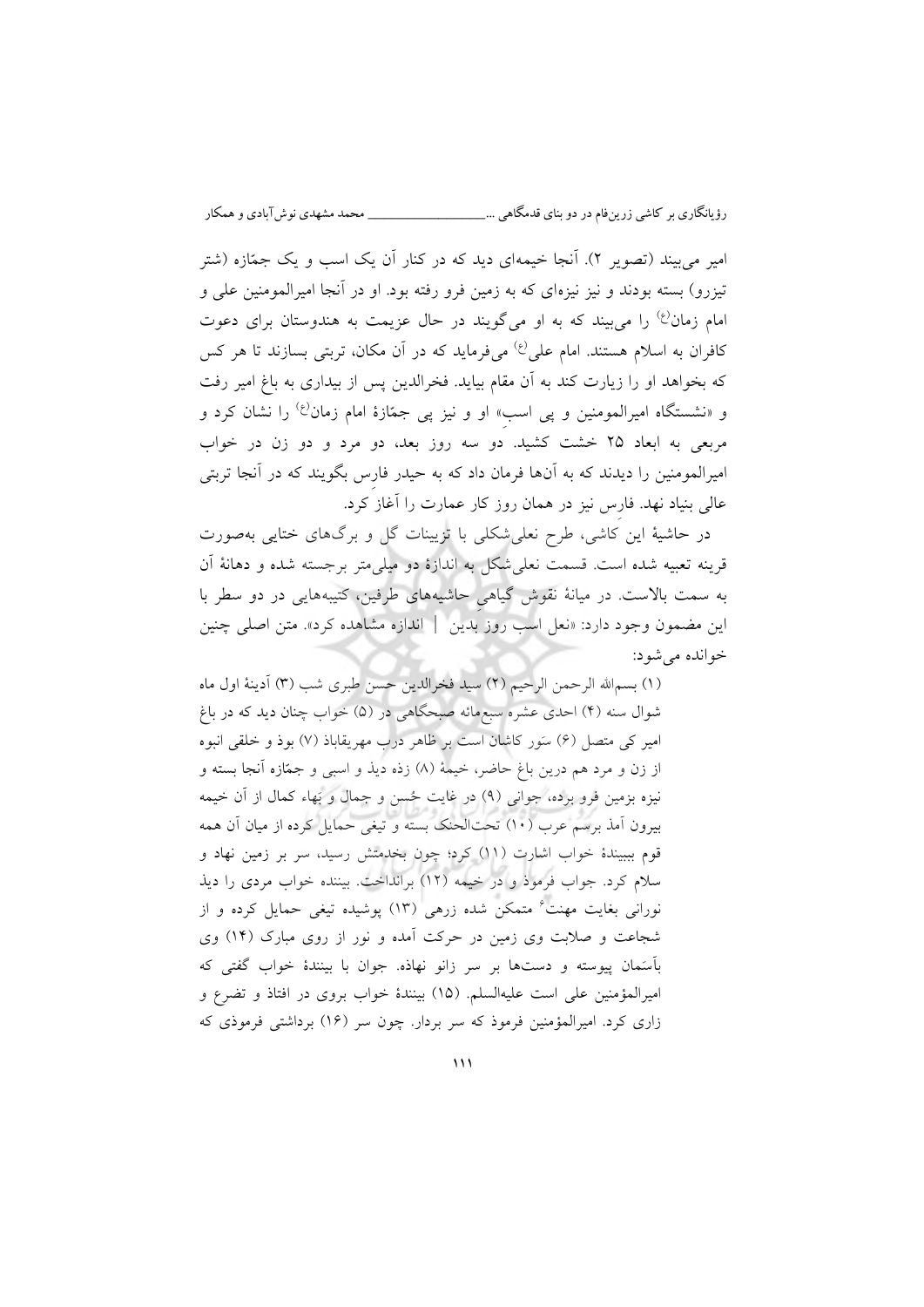این جوان فرزند ماست مهدی صاحب زمان و این ساعت بطرف )07( هندوستان میرویم که کافرانی چند را در دایرة اسالم آریم و اشارت خواهم )01( فرموذ تا اینجا بنیاد تربتی عالی بنهند که هر کس کی خواهذ که زیارت من در یابذ و آنجا نتواند )09( آمذن این مقام را زیارت کند. بینندة خواب در اثناء این حال از خواب بیدار گشت (۲۰) و برخاست و بباغ امیر رفت، مربعی بیست و پنج خشت در بیست و پنج خشت کشیده )30( و نشستگاه امیرالمؤمنین و پی اسب برین منوال که این کلمات در بطنش )33( مسطور است و پی جمازه آن موضع را نشان کرد و با شهر (۲۳) مراجعت نموذ. بعد از دو سَه روز دو مرد و دو (۲۴) زن که بزیور صلاح و سداد مُتحلّى بودند، (٢٥) جمال امیرالمؤمنین علی علیهالسلم در خواب<sup>٧</sup> دیدند که با ایشان فرموذ )30( که بحیدر فارِس گوئید تا آنجا که ما فرموذهایم بنیاذ تربتی عالی بنهد بر موجب نشان^ (٢٧) چون این کلمات بسمع مولانا معظم بها الملة و الدین فارس رسید در روز بعمارت (٢٨) این مقام مشغول شد. بحکم انَّ الله لا یضیع اجر المحسنین و السّلم [علی] من اتبع الهدی.



تصویر ۲: کاشی زرینفام خمیرسنگی با نقش نعل اسب، کاشان، ۷۱۱ق/۱۳۱۲م، قطر: ۲۸٫۵ سانتی متر، موزهٔ ملی سرامیک سِور، پاریس )شماره: 22688 MNC)،( منبع: 1 :URL)

Figure 2: Fritware lustre-painted tile with imprint of horse's hoof, Kashan, A.H. 711/A.D. 1312, diameter: 28.5 cm, Musée national de céramique de Sèvres, Paris (access no. MNC 22688), (source: URL: 1).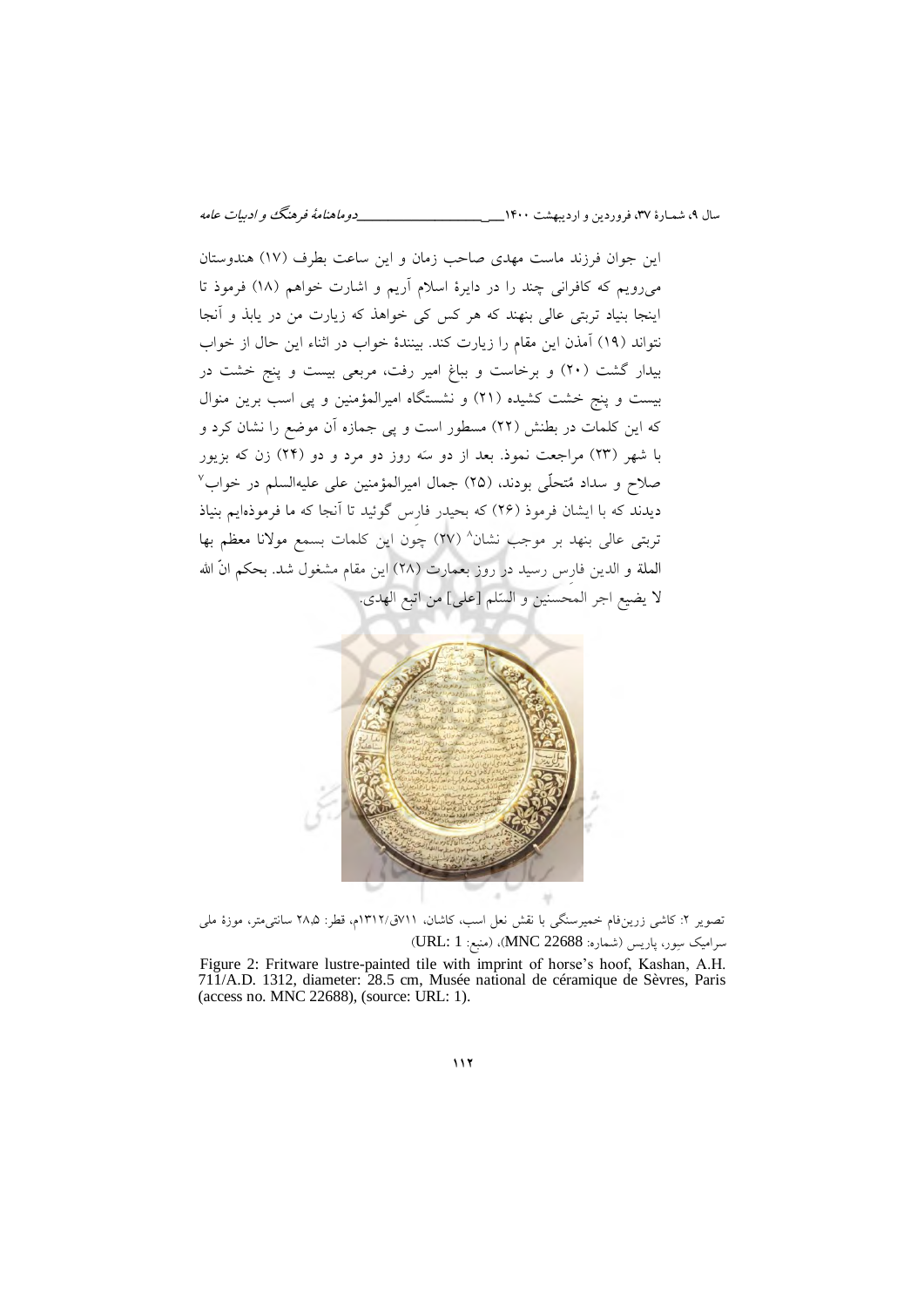

تصویر ۳: کاشی زرین فام خمیرسنگی با نقش ردپای شتر، کاشان، ۷۱۱ق/۱۳۱۲م، قطر: ۳۱٫۵ سانتی متر، موزهٔ ملی سرامیک سِور، پاریس )شماره: 26903 MNC)،( منبع: 2 :URL)

Figure 3: Fritware lustre-painted tile with imprint of camel's hoof, Kashan, A.H. 711/A.D. 1312, diameter: 31.5 cm, Musée national de céramique de Sèvres, Paris (access no. MNC 26903), (source: URL: 2).

کاشی دایرهای دیگری نیز شبیه پی شتر با ابعاد کمی بزرگتر شناسایی شده است که همان متن را مصور می کند و نشان می دهد که جفتی برای کاشی اول بوده است (تصویر ۰).<sup>۹</sup> کاشی اول مزیّن به نقش نعل اسب امام علی<sup>(ع)</sup> است و کاشی دوم، پی یا ردپای شتر امام زمان<sup>(ع)</sup> را نشان میدهد. در مرکز این کاشی، تصویری از یک شتر و اسب زینشده در جلوی یک خیمه وجود دارد که قاب کلی آن بهشکل کف پای یک شتر است. در اطراف آن، حاشیۀ باریک و برجستهای از نوشتار وجود دارد که محیط کاشی را بهصورت دایرهای درآورده است. متن حاشیۀ باالیی چنین خوانده میشود: »بینندة خواب سید فخرالدین در شب بوا[قع]<sup>.</sup>' چنین دید کی درین میان پی جمازه نقش کردهاند و چون روز بیامد پی جمازه بدین اندازه [دید]».

در فضاهای مثلثی ایجادشده در چپ و راست کاشی نوشته شده است که: بدین » اندازه | پی جمازه».'' درنهایت، در حاشیهٔ پایینی، چنین متنی درج شده است: «خدایش بیامَرزاد که یکبار سورت الحمد و سه بار سورهٔ قل هو الله از براء بانی این خیر و از براء بینندهٔ خواب و از براء نویسندهٔ این حروف و کنندهٔ این نقش بخواند».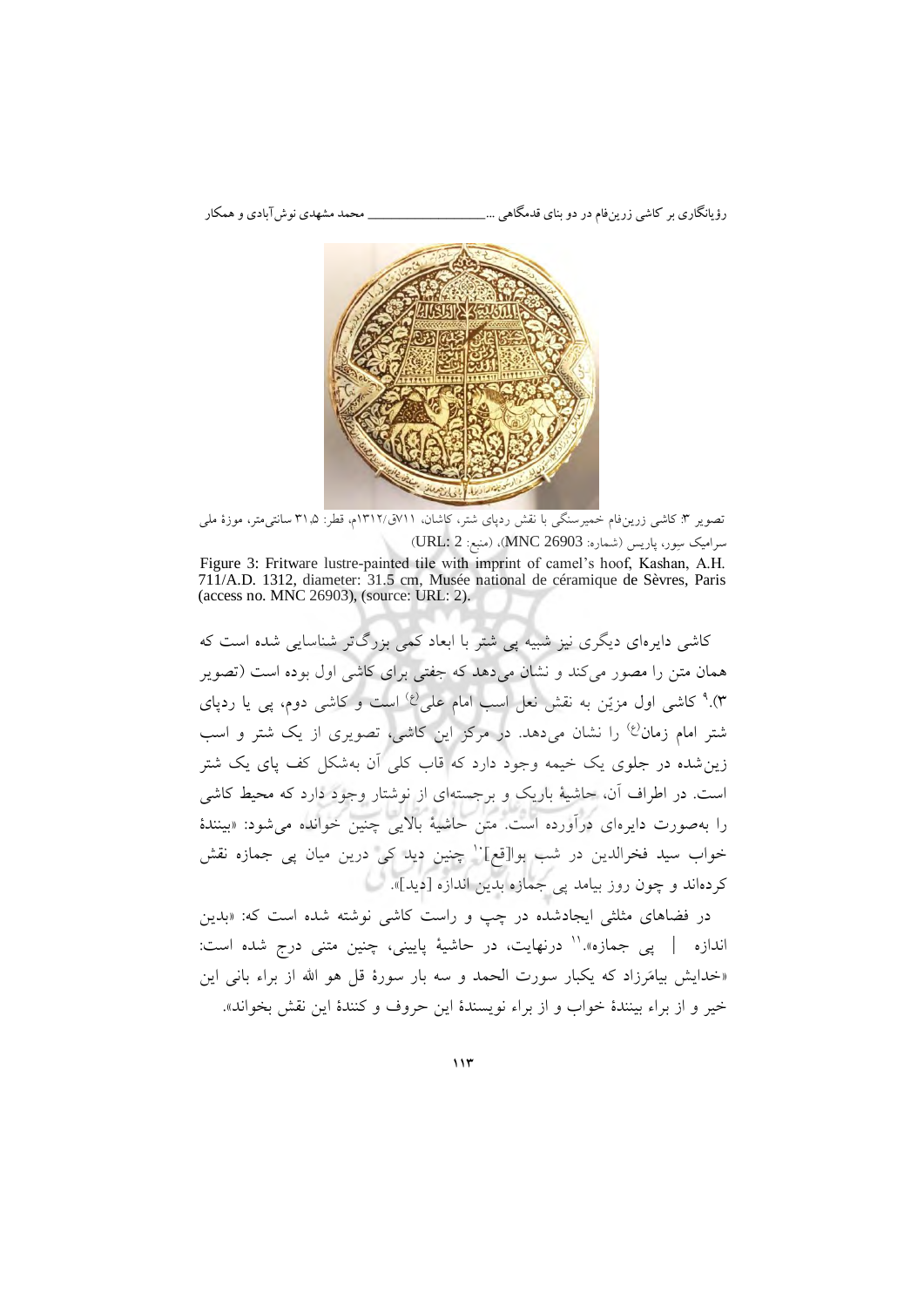اهمیت متن کتیبۀ اخیر در این است که نشان میدهد که کاتب و نقاش یک نفر بوده است، چرا که کلمۀ «براء (برای)» سه مرتبه در متن آمده و درخواست دعا برای سه نفر کرده است: بانی، بینندة خواب و نویسنده ـ نقاش. درست در مرکز تصویر، نیزهای بهصورت عمودی ترسیم شده که نوک آن، حاشیه را برش داده است. این نیزه حس تقارن ترکیببندی را دوچندان کرده است. در نیمۀ باالیی تصویر، یک خیمۀ مزیّن به نقوش گیاهی و کتیبههای «الملک لله الواحد القهار؛ حسبی ربی؛ علی ولی الله؛ محمد صاحب الزمان» به چشم میخورد.<sup>۱۲</sup> بر فراز خیمه چیزی شبیه یک گنبد ترسیم شده است که شهریار عدل ـــ براساس نظر پیتر آندروز <sup>۱۳</sup> ـــ آن را تصویری از یک خرگاه و بارگاه مرسوم مغوالن دانسته است )عدل، 0379 ، ص. 330(. بارگاه شامل یک خیمۀ بزرگ مربعی است و در جلو خرگاه قرار دارد. خرگاه نیز خیمهای استوانهای و گنبددار است. بنابراین اینجا خیمهای شاهانه ترسیم شده که بسیار مجللتر از خیمهای است که در همین مقطع زمانی بر روی یک کاشی ستارهای هشتپر ترسیم شده است )تصویر  $\mathfrak{h}$ . (۴

اسب و شتر به گونهای سرزنده در حالتی که به سوی یکدیگر قدم برمی دارند، ترسیم شدهاند. فضای اطراف شتر و اسب و خیمه پوشیده از انبوهی از گل و گیاهانی است که بیشباهت به نقوش ختایی کاشی نعلیشکل نیستند. اگرچه هنرمند نام خود را ثبت نکرده است، اما چند کاشیهای ستارهای هشتپر شباهت فوقالعادهای با این اثر دارند، به گونهای که میتوان به احتمال زیاد آنها را کار یک نفر دانست. سه فقره از آنها در مجموعۀ دیوید<sup>۱۵</sup> در کپنهاگ وجود دارد که همگی تاریخ ۶۸۹ق/۱۲۹۰\_۱۲۹۱م دارند )نک: 113-115 .figs 2002, ,Carboni & Komaroff). یکی دیگر از این کاشیها در موزة هنرهای زیبای بوستون ــ که تاریخ »فی سنه 701« دارد ــ اسب خالداری را در پسزمینهای از همان گل و برگها نشان میدهد )تصویر 1(. خط کتیبۀ دورتادور آن نیز بسیار شبیه خطوط کتیبههای خیمۀ ترسیمشده در کاشی مهریقآباد است. این هنرمند معموالً فضای خالی پسزمینۀ آثار خود را با گل و برگهای بزرگ پر کرده است.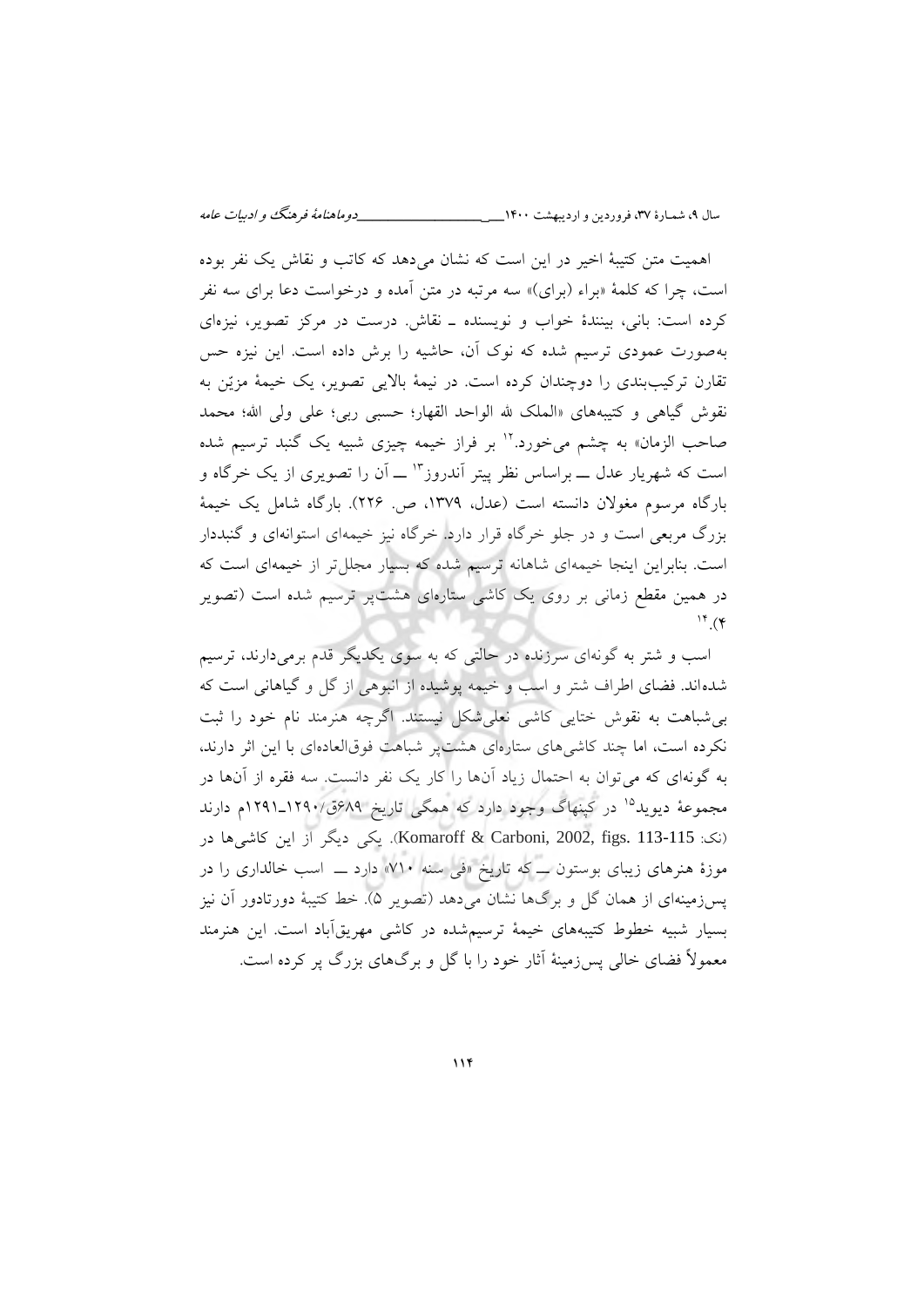رؤیانگاری بر کاشی زرینفام در دو بنای قدمگاهی ...\_\_\_\_\_\_\_\_\_\_\_\_\_\_\_ محمد مشهدی نوشآبادی و همکار



**راست: تصویر ۴:** کاشی ستارهای زرینفام، کاشان، ۸۹%ق/۱۲۹۰\_۱۲۹۱م، قطر: ۲۰٫۳ سانتی¤تر، مجموعهٔ )Komaroff & Carboni, 2002, fig. 40, cat. 111( خصوصی

Right: Figure 4: Lustre-painted tile, Kashan, A.H. 789/A.D. 1290-91, diameter: 20.3 cm, private collection (after Komaroff & Carboni, 2002, fig. 40, cat. 111).

**چپ:** 1تصویر : کاشی ستارهای زرینفام، کاشان، 701ق0301/ـ0300م، موزة هنرهای زیبای بوستون )شمارة: (Komaroff & Carboni, 2002, fig. 116, cat. 117) ،(31.729

Left:

Figure 5: Lustre-painted tile, Kashan, A.H. 710/A.D. 1310-11, Boston Museum of Fine Arts (31.729), (after Komaroff & Carboni, 2002, fig. 116, cat. 117).

در موزهٔ تاریخ ازبکستان یک کاشی همانند کاشی نعل۱ار موزهٔ سِور با متن تقریباً یکسان وجود دارد )تصویر 0(. اما تفاوت مهم و قابل تأملی با کاشی موزة سِور دارد و آن اینکه تاریخ خواب دیدن فخرالدین را پنجاه سال دیرتر، در سال ۷۶۱ («شب آدینهٔ اول ماه شوّ[ال] سنهٔ احدی ستّون سبع مـ[ــائه]») ثبت کرده است. بهنظر میرسد که این یک سؤال و معمای پیچیده باشد که چرا دو کاشی با متن تقریباً یکسان با دو تاریخ متفاوت بهجا مانده است؟ شهریار عدل بدون ذکر تواریخ متفاوت این دو کاشی، چنین »گفته است: برخی از اهالی مؤمن کاشان برای اثبات حضور امامان در شهر خویش، چند همانند از بهاصطالح جای پا اسب و جمّاز ة امامان تهیه کرده آنها را به اطراف و اکناف فرستادهاند» (عدل، ١٣٧٩، ص. ٢۴۵). او توضیح بیشتری نداده است که چرا و به چه منظور چنین لوحی ــ که ماجرای خوابنما شدن یک نفر و ساخت قدمگاهی در کاشان را بازگو میکند و برای نصب بر دیوار بوده ــ به شهرهای دیگر صادر شده است؟ بهنظر میرسد که کاربردی چنین تبلیغی برای کاشیهای دیواری بعید باشد.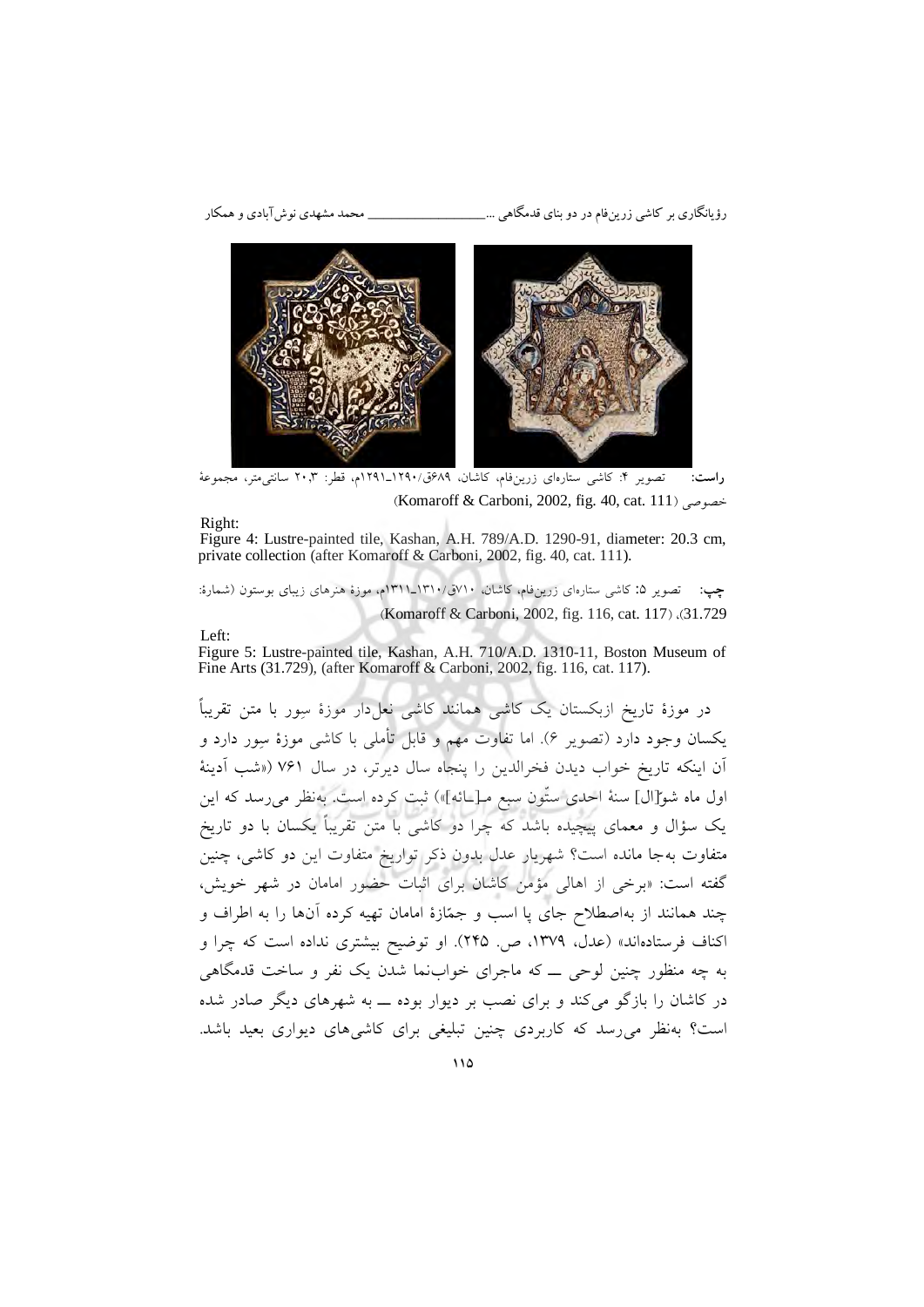سال ،9 شمـارة ،37 فروردین و اردیبهشت 0011**\_\_\_\_\_\_\_\_\_\_\_\_\_\_\_\_\_\_\_** دوماهنامة فرهنگ و ادبیات عامه

اکنون که تاریخ 700 این کاشی بر ما آشکار شده، شاید بتوان فرضیهای را مطرح کرد که این مسئله را توجیه و تبیین کند.

برای فهم منطق دو متنی که واقعهای یکسان را با نیم قرن اختالف روایت میکنند، باید سنت تذکرهنویسی زیارتگاهی را مطالعه کرد. در سنت تذکره و شرح نویسی حال برای زیارتگاهها گاهی واقعۀ یکسانی برای دو محل ذکر میشده است. در واقع تذکرهنویسان گاهی متنی را که متعلق به مکان خاصی بود به مکان دیگری می دادند که رؤیا یا باوری به قداستِ آن بود، اما شرح حالی نداشت. برای مثال، در حوالی کاشان، تذکرهٔ زیارتگاه شاهزاده سلیمان نوش[باد (زیارت جدیده) به زیارتگاه فیض]باد )شاهزاده سلیمان( برده شده که متن هر دو یکسان است.

 ۀهر حال، تهیبه لوح یادمانی برای تبیین ساخت بنایی مقدس میتوانست الگویی برای دیگر بناهای مذهبی بهخصوص قدمگاههای بیشماری باشد که مبتنی بر رؤیا و یا باوری ذهنی بودند )مشهدی نوشآبادی، 0391 ، صص. 373ـ371(. یک یادمان آماده میتوانست برای بناهای دیگری از این دست نیز به کار رود. بنابراین کاشی موجود در تاشکند میتواند برای بنایی در کاشان یا شهر دیگری توسط هنرمندی کاشانی ساخته شده باشد که متن آن رونویسیشده از متنی قدیمتر با تغییر تاریخ است.



تصویر ۶: کاشی زرینفام با نقش نعل اسب، کاشان، ۷۶۱ق/۱۳۶۰م، موزهٔ دولتی تاریخ ازبکستان، تاشکند )عدل، 0379 (،300 ص.

Figure 6: Fritware lustre-painted tile with imprint of horse's hoof, Kashan, A.H. 761/A.D. 1360, State Museum of History of Uzbekistan, Tashkent (after: Adle, 2000, p. 246).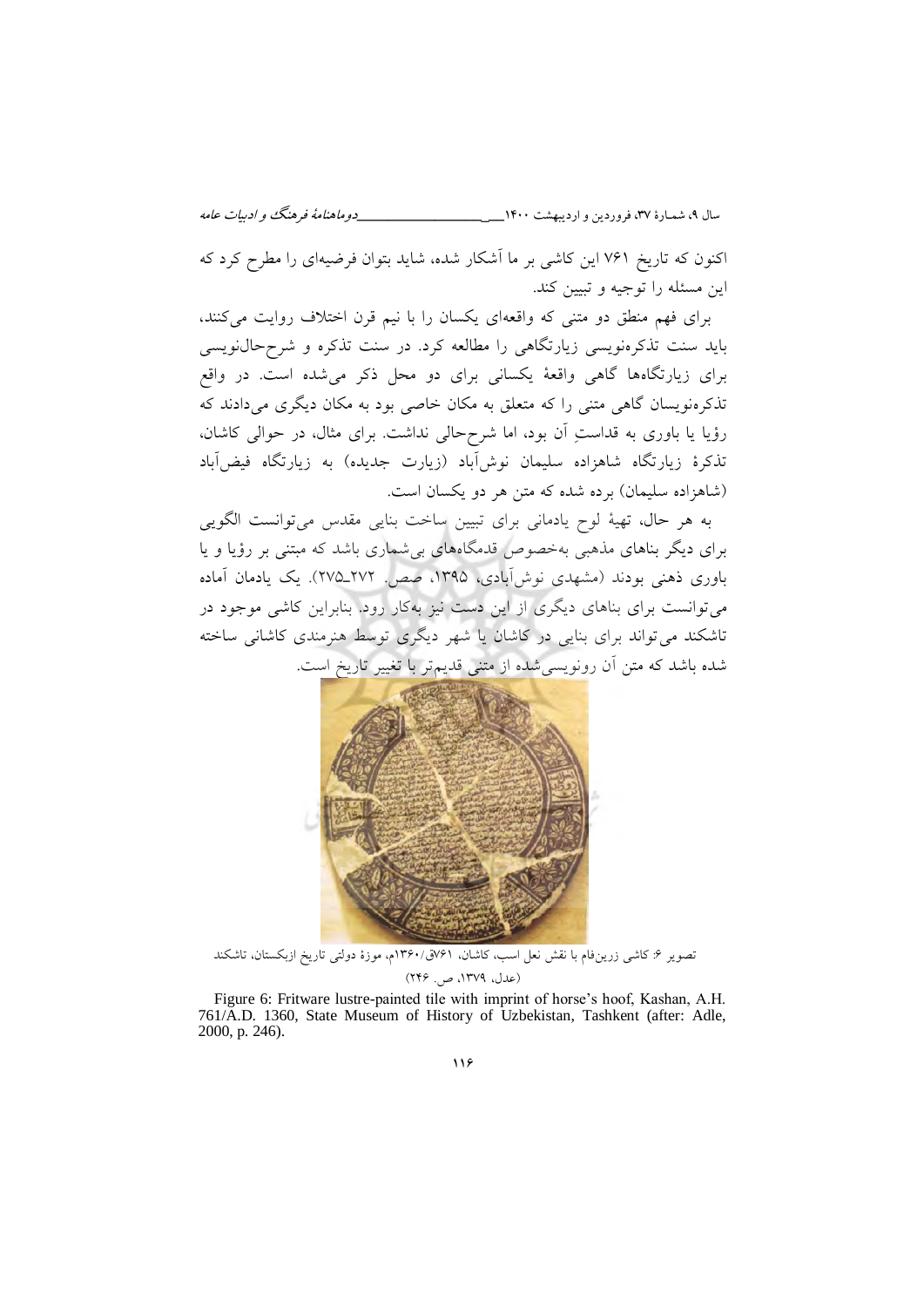در این کاشی از شخصی به نام حیدر فارس به عنوان سازنده بنا نام برده شده که در منابع تاریخی نام او یافت نشد. اما بینندهٔ خواب، «سید فخرالدین حسن طبری» باید فخرالدین حسن دوم (ف. ٧٠٧ق/١٣٠٧م) حاکم ری و ورامین و نوادهٔ فخرالدین حسن اول باشد که حکومتش بهصورت موروثی به او رسیده است. جمالالدین کاشانی در کتاب تاریخ الجایتو، فخرالدین حسن دوم را ملک ری و ورامین خوانده و از مرگ زودهنگامش در سلطانیه به سال 717ق0317/م خبر میدهد. ظاهراً فخرالدین از گزینههای وزارت اولجایتو نیز بوده است ، چرا که سعدالدین ساوجی بعد از مرگش خوشنود شده است (کاشانی، ۱۳۴۸، ص. ۷۵). ابن فوطی مینویسد که فخرالدین در سال 090ق از غازانخان فرمان ساخت سلطانیه را دریافت کرد و به نحو احسن انجام داد (خامه یار، ۱۳۹۵، ص. ۴۳۵). از دیگر فعالیتهای او می توان به بازسازی بخشی از ری بعد از خرابی، و ساخت بناهایی مانند امامزاده یحیی ــ که کاشی های زرین فام آن شهرت دارد ــــ و برج علاءالدوله در ورامین اشاره کرد (همان).

در برخی منابع از پدرش علاءالدوله با عنوان «ملک ری و قم و کاشان» یاد کردهاند (خامه یار، ۱۳۹۷). بنابراین، ممکن است که دایرهٔ حکومت خود فخرالدین نیز تا کاشان امتداد داشته باشد. چنانکه در وقفنامۀ دارالسیادة کاشان نیز نام وی بهمنزلۀ یکی از گواهان ثبت شده است )وقفنامه، 0331 ، ص. 031(. اما درخور توجه است که در این کاشی نام فخرالدین حسن بدون عنوانها و القاب ثبت شده و او در کار ساخت بنا هیچ نقشی نداشته است. از طرف دیگر، فخرالدین در سال 717ق0317/م درگذشته است و دو کاشی موجود که این خواب را روایت کردهاند، تواریخ 700 و 700 دارند و ق مربوط به زمان حیات وی نیستند. به نظر میرسد که آوردن نام او در این ماجرا بیشتر وجه نمادین داشته است تا واقعی. ما در دورههای بعد، تذکرههایی مربوط به زیارتگاههای کاشان می بینیم که در آنها شخصیتها یا حاکمانی حضور دارند که اساساً به سبب اختالف زیادِ زمانی، حضورشان در آن واقعه غیرممکن بوده است. مانند تذکرههای زیارتگاههای پنجهشاه و تاجالدین کاشان که در متن آنها قاضی احمد غفاری حاکم دورهٔ زندی کاشان حضور دارد (پنجهشاه، ۱۳۹۰؛ تاج الدین، ۱۳۹۰).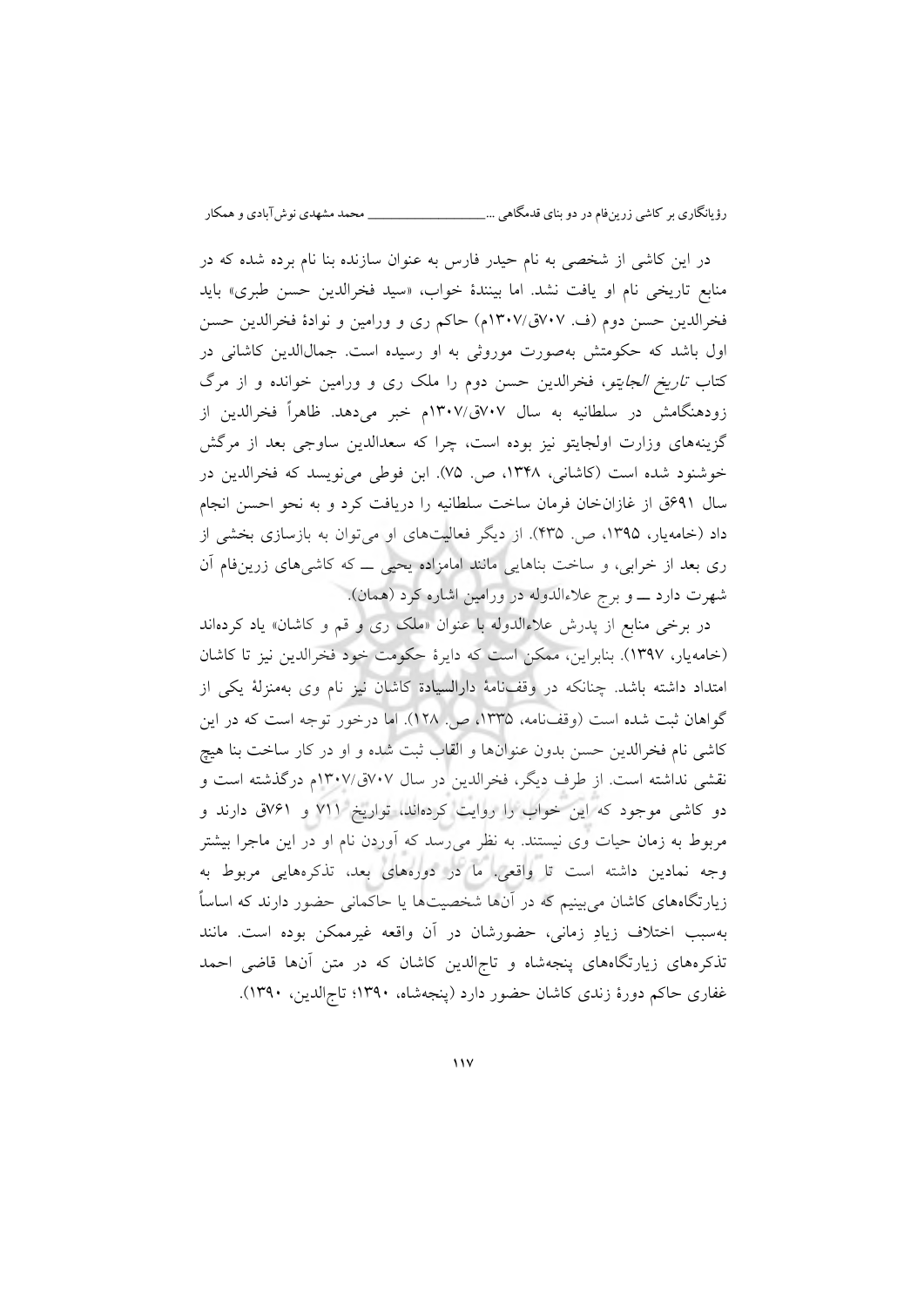سال ،9 شمـارة ،37 فروردین و اردیبهشت 0011**\_\_\_\_\_\_\_\_\_\_\_\_\_\_\_\_\_\_\_** دوماهنامة فرهنگ و ادبیات عامه

# **.1 لوح قدمگاه خضر یزدالن**

در روستای یزدلان (واقع در ۳۰ کیلومتری جنوب شرقی کاشان) زیارتگاهی وجود دارد که در دورههای صفوی و قاجار ساخته و مرمت شده است )تصویر 7(. یک لوح سنگی به تاریخ 0300ق0191/ـ0199م در باالی در ورودی ایوان جنوبی نصب شده است که نشان میدهد این بنا »قدمگاه خضر« نام داشته و در آن زمان مرمت شده است. یک لوح زرینفام در این بنا نیز ماجرای عمارت کردن این بنا در عصر صفوی را تشریح میکند (تصویر ۸). این کاشی متضمن روایت رؤیایی هیجانانگیز از سال ۱۰۱۵ق/۱۶۰۷م است که به ساخت این بنا منجر شده و گویا پیش از آن نیز نشانههایی از یک بنا وجود داشته که گرد فراموشی بر آن نشسته بوده است. براساس متن کاشی، خضر به خواب شخصی میآید و از او میخواهد که بنای گنبدداری را تعمیر کند. اما آن شخص اظهار فقر و ناتوانی میکند. خضر به او میگوید که پروا نداشته باشد و فرمان را اجرا کند. چند روز بعد، خضر در خواب به او میگوید که به باغِ حوالی گنبد برود و »پریصبح« را ببیند. او میرود و پیرمردانی را بر گرد حوض آبی میبیند و به خضر میگوید که فقط پیران را دیده و پری صبح را نشناخته است. خضر به او میگوید که پری صبح همان آب است که مهریۀ فاطمه<sup>(س)</sup> و حیاتبخش تمام انسانهاست. متن لوح چنین خوانده می شو د:

(1 و ٢) هو الله العالم بالسرایر و الخفیات (٣) عمل استاد محمد بن طاحل؟ (٢) الحمدللَّه عالم الغیوب و غافر الذنوب و محیی مراحم آثار الصالحین )بعد االندراس ملطف) (۵) و فضله العمیم و الصلوة و السلام علی سید الانبیاء و المرسلین محمد و آله و عترته )0( الطاهرین و بعد مقصود از صنعت این لوح و مضمون مکتوب بر آن آنکه صا- 7) ( دق االخالق و االعتقاد حاجی ابن المرحوم محمد بن شاه محمد ابوزیدآبادی (۸) متوطن مدینۀ کاشان دم درب اتا طغرل بموضع دشت افروز<sup>۱۶</sup> قبل از نو – (۹) روز سلطانی قو ییل به پنج و شش روز در اواسط شهر ذی قعده سنۀ ۱۰۱۵ به خواب (۱۰) دیده بود قریب بوقت صبح که الاغی بار نموده به راه نطنز میرود به حوالی قریۀ یزدالن )00( رسیده دید که بر در گنبدی که دور جنب باغستان آن موضع واقع است به غرب ور قنات قریه مزبور )03( سواری برقع انداخته استاده است. آن سوار او را ندا کرد و گفت که چرا این گنبد را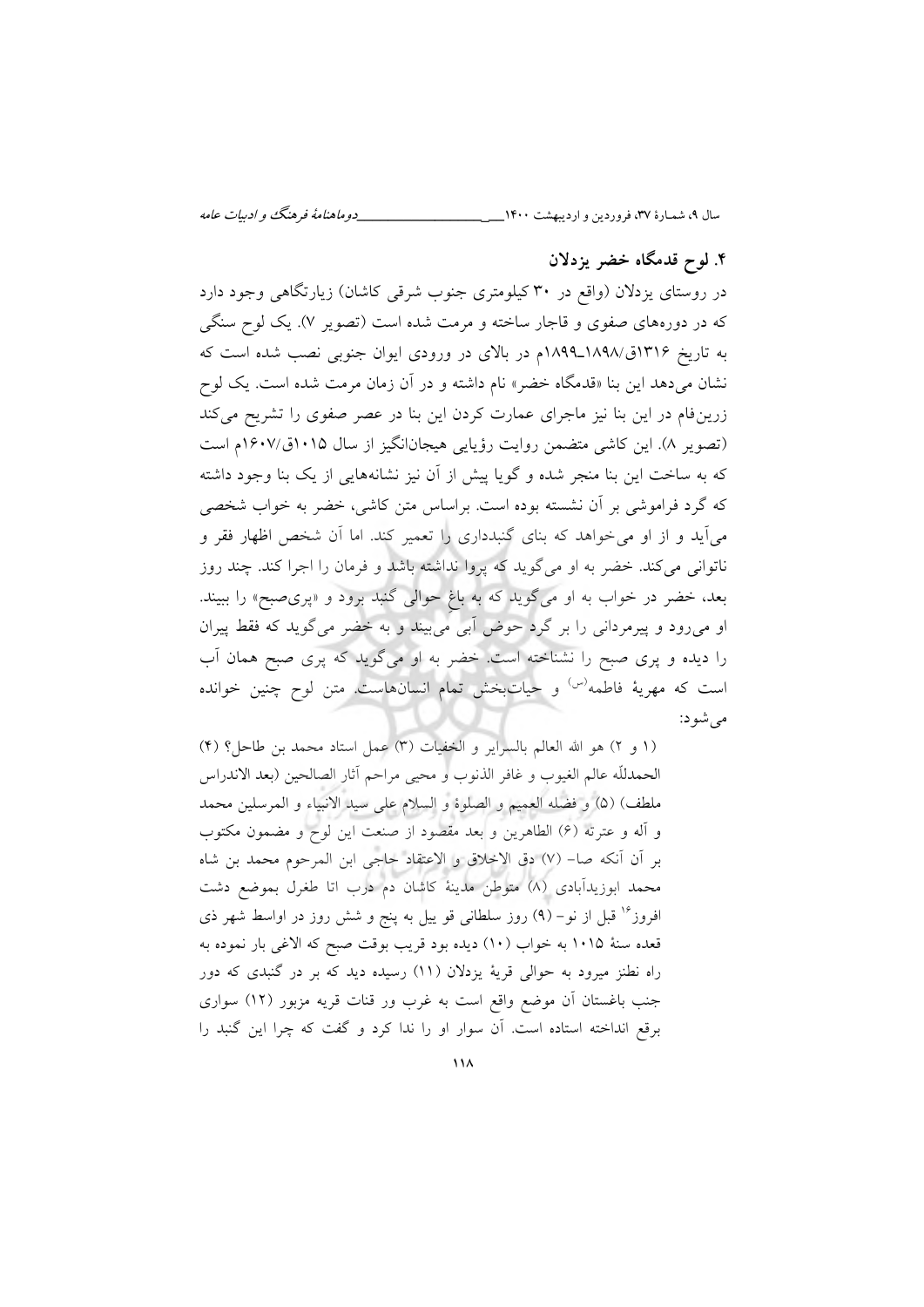عمارت نمیکنی؟ (١٣) بینندهٔ خواب در خواب گفت من مردی درویش بیچیزم مرا قدرت آن نیست (۱۴) که تعمیر این توانم کرد. از من غنیتر در این ده هستند که این کار بکنند. آن شخص در جواب گفت )01( که من بتو میگویم این کار بکن. برو و شروع کن که چراغ تو از این خدمت روشن خواهد شد. )00( درین اثنا برقع از روی مبارک برداشت، مرد پیری محاسن سفید نورانی بود )07( چنانچه تمام صحرا از شعشعۀ جمال او روشن گردید. در این اثناء بینندة خواب پرسید )01( بخدای که میپرستی بگوی که تو چه کسی؟ گفت تو را چکار با نام من است. خدمتی (١٩) که گفتم بجای آر. بعد از مبالغ (مبالغه) گفت که من خواجه خضرم و این مکان مقام )31( ماست. در خدمت مردانه باش. چون بیدار شدم وقت طلوع صبح بود (٢١) و فرحی تمام در خود می یافتم. بعد از آن به سر چهار و پنج روز در وقت صبح (٢٢) در خواب دیدم که بر در گنبد مذکور نماز می-گذارم. چون از نماز فارغ شدم (حاشیه، ۱) همان شخص را دیدم ایستاده است. گفت برو خدمت پری صبح بپرس چکارهای که اینجا نماز میگذاری. من گفتم که پری را نشناسم و مردی عامی هستم و همین سورة حمد و قل هو اهلل میدانم که نمازی میگذارم. گفت برو باین باغ، پَر صبح آنجاست او را دریاب. چون من نگاه کردم در حوالی گنبد باغی عظیم دیدم پُر از اشجار سبز. چون بمیان باغ رسیدم حوض آبی بزرگ دیدم که بر دور آن آب، مردم محاسن سفید نشسته بودند (حاشیه، ۲) و همه قرآن میخواندند. بعد از آن از باغ بیرون آمدم و به خدمت آن شخص رسیدم و گفت که پری صبح را دیدی؟ گفتم که او را نشناختم. جمعی بسیار از این پیران دیدم که بر دور حوضی نشسته بودند و قرآن می خواندند. گفت که پر صبح آب است که در آن حوض دیدی. این آب مهر حضرت فاطمۀ زهراست که کافر و مسلمان و کور<sup>۱۷</sup> و ترسا را همه حیات از آنست. بخدمت مشغول باش و گنبد را عمارت نمای که چراغ تو آنجا روشن خواهد شد.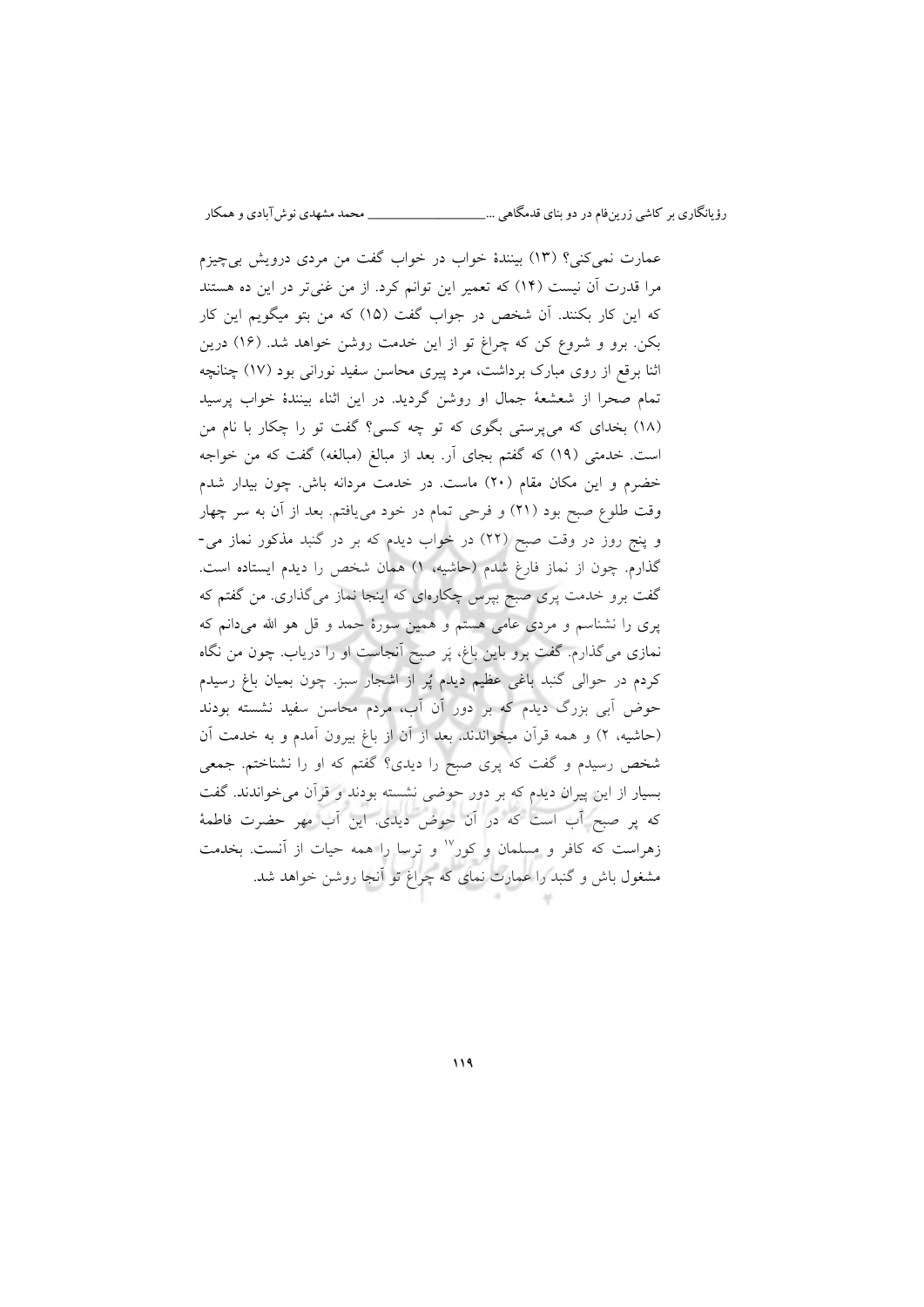سال ،9 شمـارة ،37 فروردین و اردیبهشت 0011**\_\_\_\_\_\_\_\_\_\_\_\_\_\_\_\_\_\_\_** دوماهنامة فرهنگ و ادبیات عامه



تصویر ۷: ایوان جنوبی قدمگاه خضر یزدلان (عکس: نگارندگان)

Figure 7: South Iwan of Qadamgāh-e Khezr, Yazdelan (photo: authors). تصویر ۸: کاشی زرین فام، قدمگاه خضر یزدلان، ذی القعده ۱۰۱۵ق/۱۶۰۷م. اندازه: ۴۶×۴۶ سانتی متر (عکس: نگارندگان)

Figure 8: Lustre tile, Qadamgāh-e Khezr, Yazdelan, A.H. 1015/A.D. 1607, size: 46×29 cm (photo: authors).

این لوح بهصورت مستطیل عمودی طراحی شده که در باال حالت محرابیشکل به خود گرفته است. متن قاب اصلی با خطوط افقی جدولکشی شده که گاهی یک سطر و گاهی دو سطر از متن در میان این خطوط آمده است. در نیمۀ باالیی و زیر قوس محرابی شکل، چیزی شبیه یک گلدان با خطوط ضخیم طراحی شده است. درمجموع، سفالگر نه در خوشنویسی و نه در طراحی و آذینگری تبحری نداشته است. عالوه بر این، او در تولید زرینفام نیز مهارت چندانی نداشته و رنگِ نوشته ها به جای آنکه فلزفام شوند، تیره شدهاند. اما به هر حال اثرات بخارزدگی بر روی لعاب اثبات میکند که این کاشی به اسلوب زرینفام تولید شده است.<sup>۱۸</sup> پس(مینه به رنگ سفید با تهمایهای از فیروزهای است. متأسفانه در سال۱های اخیر، این لوح در جریان یک سرقت شکسته شده و چیزی در حدود یک سوم آن )در گوشۀ پایینی سمت چپ( از بین رفته و مرمت شده است. پیش از سرقت، این لوح در باالی درب ورودی ایوان جنوبی نصب بوده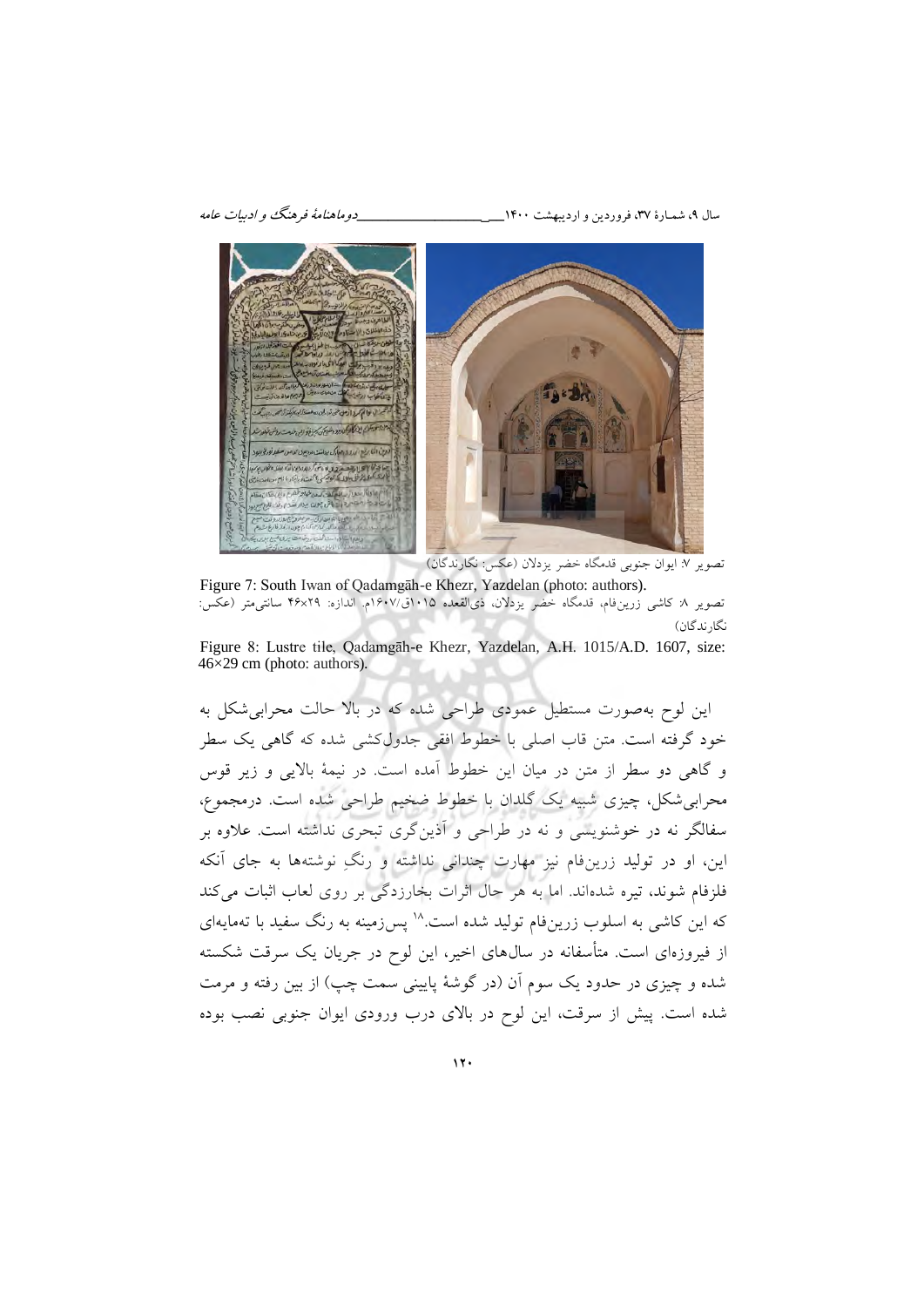رؤیانگاری بر کاشی زرینفام در دو بنای قدمگاهی ...\_\_\_\_\_\_\_\_\_\_\_\_\_\_\_ محمد مشهدی نوشآبادی و همکار (تصویر ۷)، اما اکنون آن را در فضای داخلی بقعه و پشت همان دیوار در دیوار گچی کار گذاشتهاند.

# **. تحلیل محتوا1**

### **1ـ1 . مکان وقوع رؤیا**

یکی از عناصر مشترک مهم در هر دو رؤیا، ارتباط آنها با باغ است. درواقع، محل های مقدسِ مورد اشاره در باغی قرار دارند که در آن زمان شهرت داشته است . در قدمگاه مهریق اباد به «باغ امیر» در مجاورت دروازهٔ کاشان اشاره می شود. در متن کاشی یزدلان نیز پنج بار به باغ یا باغستانی اشاره شده که در حوالی بنای گنبدداری بوده است: باغی عظیم پُر از اشجار سبز که در میان آن حوض آبی بزرگ و در کنار آن یک قنات بوده است. جالب اینکه در دورة قاجار نیز قدمگاه مهریقآباد در جنب باغ امینالدوله کاشی واقع بوده و از قنات صالحآباد مشروب میشده است و زیارتگاه یزدالن نیز اکنون در اطرافش باغ وجود دارد.

### **2ـ1 . زمان وقوع رؤیا**

زمان وقوع هر دو رؤیا هم در نوع خود جالب است. رؤیای مهریقآباد در آدینهٔ اول ماه شوال، صبحگاه عید فطر بوده است. رؤیای اول یزدالن در پنج شش روز مانده به نوروز، قریب به وقت صبح - یعنی در شب پنج مسترقه- واقع شده است. رؤیای دوم یزدالن تقریباً در شب عید به وقوع پیوسته است که مردم منطق ۀ کاشان هنوز هم عقیده دارند در این ایام، ارواح تازهگذشتگان برمیگردند و رعایت شب پنجه میکنند. در واقع، بینندگان رؤیا در هر دو زمان، تحت تأثیر اعیاد مذهبی بودهاند که متعلق به زمانی اسطورهای و آیینی است. عید فطر به نوعی سرخوشی پایان ماه صیام و رضایت باطنی از انجام تکالیف و روزههای ماه رمضان را به همراه دارد. برآمدن نوروز نیز که ایرانیان از مدتها قبل به پیشواز آن می روند، نوعی حس قدسی ایجاد میکند. طبعاً در چنین شرایطی به لحاظ روحی، شخص رؤیاهای موافق و مکاشفهآمیز میبیند.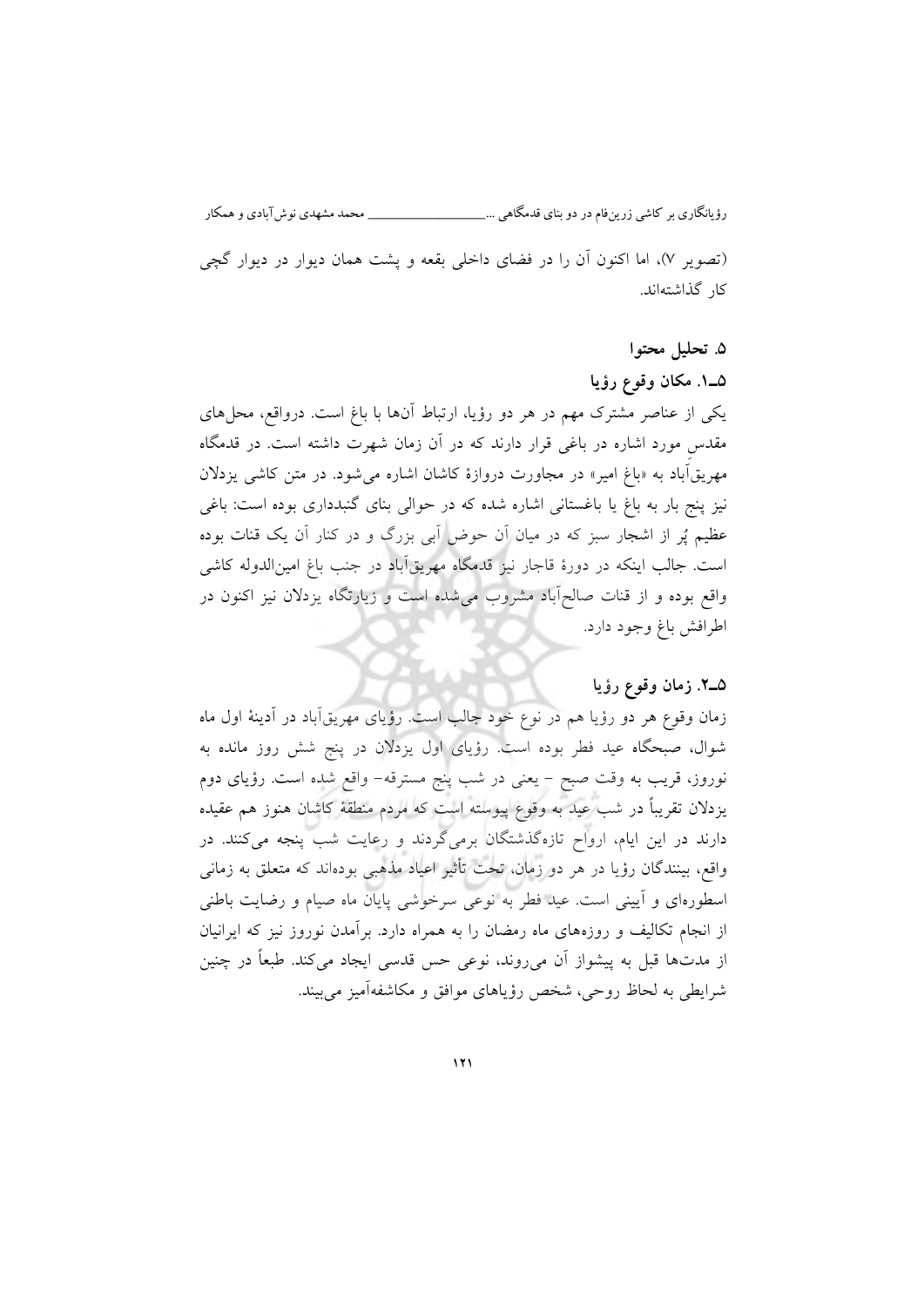سال ،9 شمـارة ،37 فروردین و اردیبهشت 0011**\_\_\_\_\_\_\_\_\_\_\_\_\_\_\_\_\_\_\_** دوماهنامة فرهنگ و ادبیات عامه

### **. افراد مقدس3ـ1**

تصویرسازی شخص مقدس در متن دو کاشی دارای وجوه تمایز و تشابه است. شباهت  $\ket{\psi}$ عن است که هر دو جاذبهای خیرهکننده و چهرهای نورانی دارند: درمورد امام علی نوشته شده که «نور از روی مبارک وی به آسمان پیوسته»، و خضر چنان نورانی بود که «تمام صحرا از شعشعهٔ جمال او روشن گردید». اما شخصیتپردازی امام علی<sup>(ع)</sup> و خضر متناسب با جایگاه تعریفشدة آنان متفاوت است ؛ اولی مردی شجاع، بامهابت و آمادة کارزار تصویر شده و دومی پیرمردی محاسن سفید و برقعپوش است.

اما چرا در دورهٔ ایلخانی امام علی<sup>(ع)</sup> به رؤیا می[ید و در دورهٔ صفوی خضر؟ شاید بهسبب شرایط مذهب<sub>ی</sub> ایران در سدههای هفتم و هشتم هجری، دیدن علی<sup>(ع)</sup> در رؤیا و ساخت بنای یادمانی برای وی در صدر اهمیت مذهبی قرار داشته است، اما در دورة صفوی که نام امام اول شیعیان به برجستگی تمام رسیده بود، چهرة رازآمیز خضر فرخپی ــ که نوید آب حیات میدهد ــ در مرکز رؤیا قرار گرفته است. اهمیت خضر از آنجا بروز پیدا میکند که داستان رؤیا مرتبط با آب و پری صبح است. با این اوصاف، این رؤیا ب<sub>ی</sub>ارتباط با امام عل<sub>ی</sub><sup>(ع)</sup> نیست چون آب، مهریۀ حضرت فاطمه<sup>(س)</sup> بوده است که درواقع توسط شوهرش به او داده شد.

در متن کاشی مهریقآباد امام زمان<sup>(ع)</sup> نیز بهصورت «جوانی در غایت حُسن و جمال و بَهاء کمال« معرفی شده که تحتالحنک بسته بوده است ، اما او در متن نقشی کمرنگتر از امام علی<sup>(ع)</sup> دارد که این نیز بهدلیل اقتضای آن مقطع تاریخی بوده است که هنوز سایر شخصیتهای شیعی مانند امام حسین<sup>(ع)</sup> و امام زمان<sup>(ع)</sup> نمود بارزی در کتیبههای بناها نداشتند. به جز اشخاص مقدس، در هر دو رؤیا افراد دیگری نیز هستند. در لوح ایلخانی »خلقی انبوه از زن و مرد« در باغ امیر حاضر بودند و در لوح صفوی پیران محاسنسفید قرآنخوان بر گرد حوض آب بودند که حضور این افراد بر وفق واقعه و اقتضای شرایط آن بوده که متضمن منطق ساختار ماجرا نیز هست.

### **. مستندسازی1ـ1**

وجه مشترک هر دو متن، اهتمام در راستای مستندسازی رؤیاست که درواقع ساخت لوح زرینفام هم بر آن مبتنی است. در کاشی مهریقآباد علاوهبر تلاش برای بیان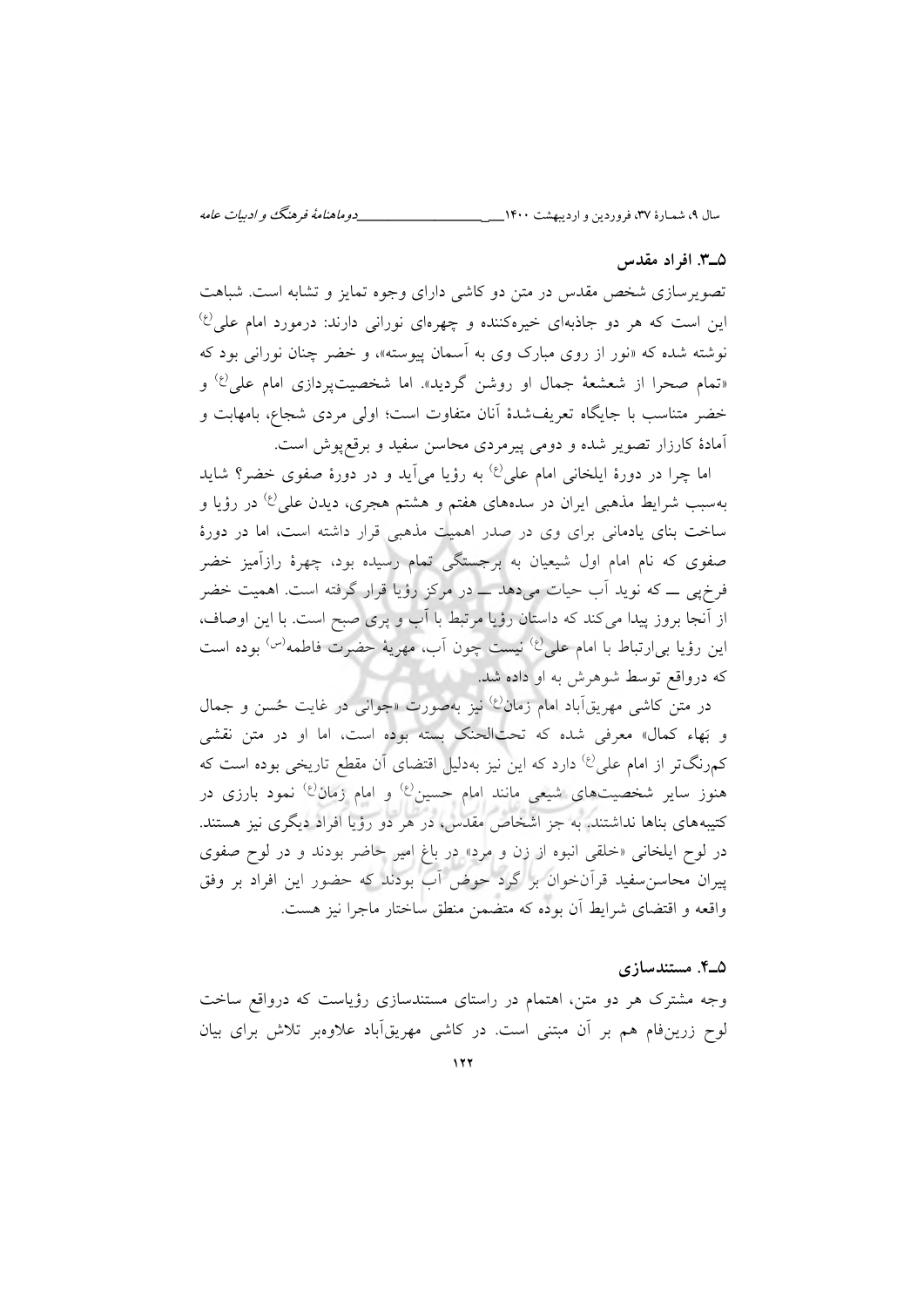جزئیات رؤیا، مختصات مکان وقوع رؤیا با نشانیهای روشن بیان شده است. همچنین ویژگیهای خیمه و نعل اسب و پی شتر را بیان و حتی این موارد را تصویرسازی میکند. برای مصور کردن ماجرا در ابتکاری جالب یک جفت کاشی زرینفام را به شکل نعل اسب و پی شتر )با اندازة اغراقآمیز حدود 31 سانتی متر( طراحی کرده که نشاندهندة اهتمام زیاد بر مستندنگاری رؤیاست. همچنین طی چند روز متوالی این رؤیا توسط چند شخص مورد وثوق دیگر دیده شده است که وجه مکاشفهای آن را کند. برجسته می

در کاشی یزدالن نیز این دقت با شباهتها و تفاوتهایی مالحظه میشود. از جملۀ ها میشباهت توان به مختصات دقیق محل رؤیا و زمان آن اشاره کرد. توصیف بنای بقعه، افراد نشسته در کنار حوض آب، توصیف خضر و توجه به موضع پری صبح از دیگر نمونههای مستندسازی در لوح یزدلان است. اما یکی از تفاوتها تأکید بر نام و نشان دقیق و محل زندگی بییندة خواب یزدالن است که لوح مهریقآباد فاقد آن است. با این اوصاف وجه واقعنمایی و باورپذیری رؤیای یزدالن بیشتر و موجهتر است، زیرا نه از دیدن همان رؤیا توسط چند شخص دیگر خبری است و نه اینکه اتفاقات رؤیا با رخدادی در عالم واقع مقایسه شده است. این در حالی است که در رؤیای مهریقآباد عناصر مادی مانند جای سم و پی ستوران و محل قرارگیری خیمه در محل وقوع رؤیا بازبینی و اندازهگیری شده است که باورپذیری را مشکل میکند.

**1ـ1 . ارتباط با باورهای و ادیان پیشین عامه**

اساساً در مرکز این دو رؤیا عنصری ایرانی پیداست. «مهریقآباد» باید همان «درمهر» باشد که در سدهٔ چهارم/دهم، توسط حسن بن محمد قمی در کتاب *تاریخ قم* بهمنزلۀ یکی از آبادیهای کاشان مطرح شده است (قمی، ۱۳۸۵، ص. ۳۱۴). درمهرها همان آتشکدههای زرتشتی هستند (قدردان، ۱۳۸۸، ص. <sup>۱۹</sup> (۷۴ که امروزه نیز بدین نام در یزد شهرت دارند. در ضمن بسیاری از قدمگاهها اساساً با چشمه و یا چاه آب مربوط هستند که نشئتگرفته از باوری ایرانی است (مشهدی نوشآبادی، ۱۳۹۵). این قراین نشان میدهد که احتماالً خوابنما شدن این مکان مترتب بر باور به قداست کهن این مکان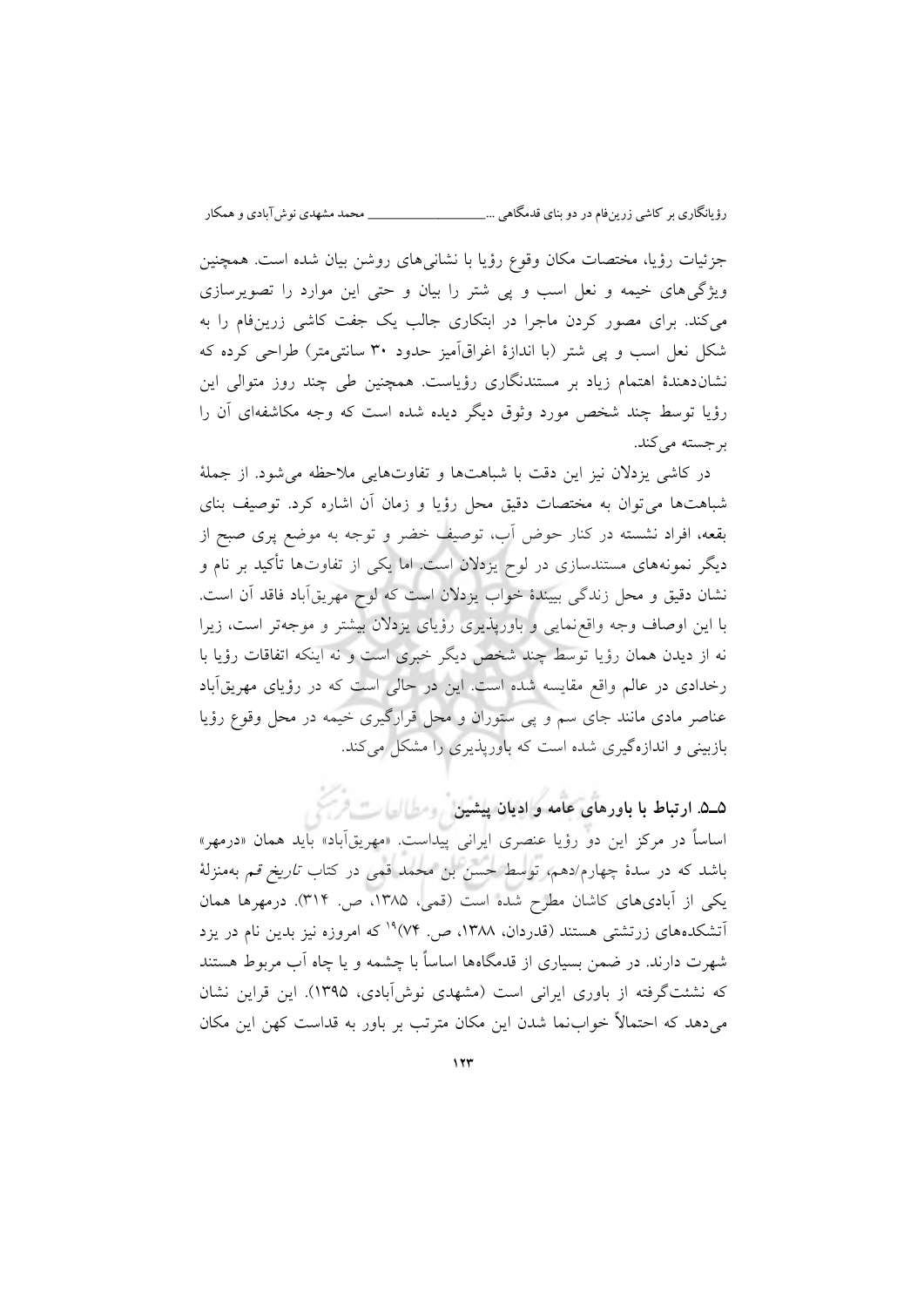باشد. بهویژه هنگامی که شخص خوابدیده سعی کرده تا تمام جزئیات و حتی طول و عرض دقیق بنا را نشان دهد. این نکته این فرضیه را تقویت میکند که احتماالً بنای کهنی بدین ویژگیها در مکان مورد اشاره وجود داشته است و باید تجدید بنا شود.

در یزدالن نیز کموبیش چنین نشانههایی به چشم میخورد. یزدالن نامی ایرانی دارد که از ترکیب «یزد» و «لان» تشکیل شده است. «لان» در اینجا پسوند مکان است و معنای لانه و جای دارد. واژهٔ «یزد» نامی است باستانی که ریشه در یَشت (یکی از فصل های پنج گانه اَوِستا)، یَزت، یَسن و یزش در پارسی میانه دارد به معنای ستایش، نیایش و پرستش. همچنان که واژة »یزدان« یا »یزتان« به معنی خدا نیز همریشه با یَزد است (اوشیدری، ۱۳۹۴، صص. ۵۰۷ــــــ۹۵۹؛ پورداود، ۱۳۹۹، صص. ۱۷ــــ۱۹). بر این اساس، شاید یزدالن جایی برای یزش بود و نیایشگاهی از دین زرتشتی در آن بوده است.

توجه متن کاشی یزدالن به بازسازی نیایشگاهی قدیمی با محوریت تقدس عنصر آب در رمزواژههای پری صبح و مهریهٔ فاطمه<sup>(س)</sup> خواه ناخواه ما را به قداست آب در فرهنگ ایرانی و ایزد ناهید رهنمون میکند. محمدابراهیم باستانی پاریزی ) 0373 ، ص. ۲۴۹) نمونههایی از پیوند نام فاطمه<sup>(س)</sup> با آب چشمه را که جایگزین نام ناهید شده، در کوه بنان کرمان نشان داده است. اینجا نیز نمونۀ دیگری از این قبیل است که در آن ایزدان مقدس زرتشتی به نام شخصیتی تاریخی مانند فاطمه<sup>(س)</sup> و یا چهرههای اساطیری و افسانهای مانند بیبی شهربانو تغییر نام دادهاند تا عنصر قداست در دین جدید حفظ شود. حتی مری بویس نام اخیر را ترجمۀ اردویسور آناهیتا (ناهید) میداند (بویس، ۱۳۴۶، صص. ۱۲۵-۱۴۶. ۱۳۸۱، ص. ۱۸۳). به هر روی میتوان ادعا کرد که در هر دو رؤیا نشانههایی از دین و فرهنگ ایران پیش از اسالم به چشم میخورد و به نوعی استمرار این باورها را در دوران ایلخانی و صفوی دهد. نشان می

### ۶. نتیجه

تجلی قداست مکانهای قدمگاهی در رؤیاهای مکاشفهآمیز بخشی از فرهنگ ایرانی است که در طول دوران اسلامی ادامه داشته است. در دورهٔ ایلخانی بهواسطهٔ أزادی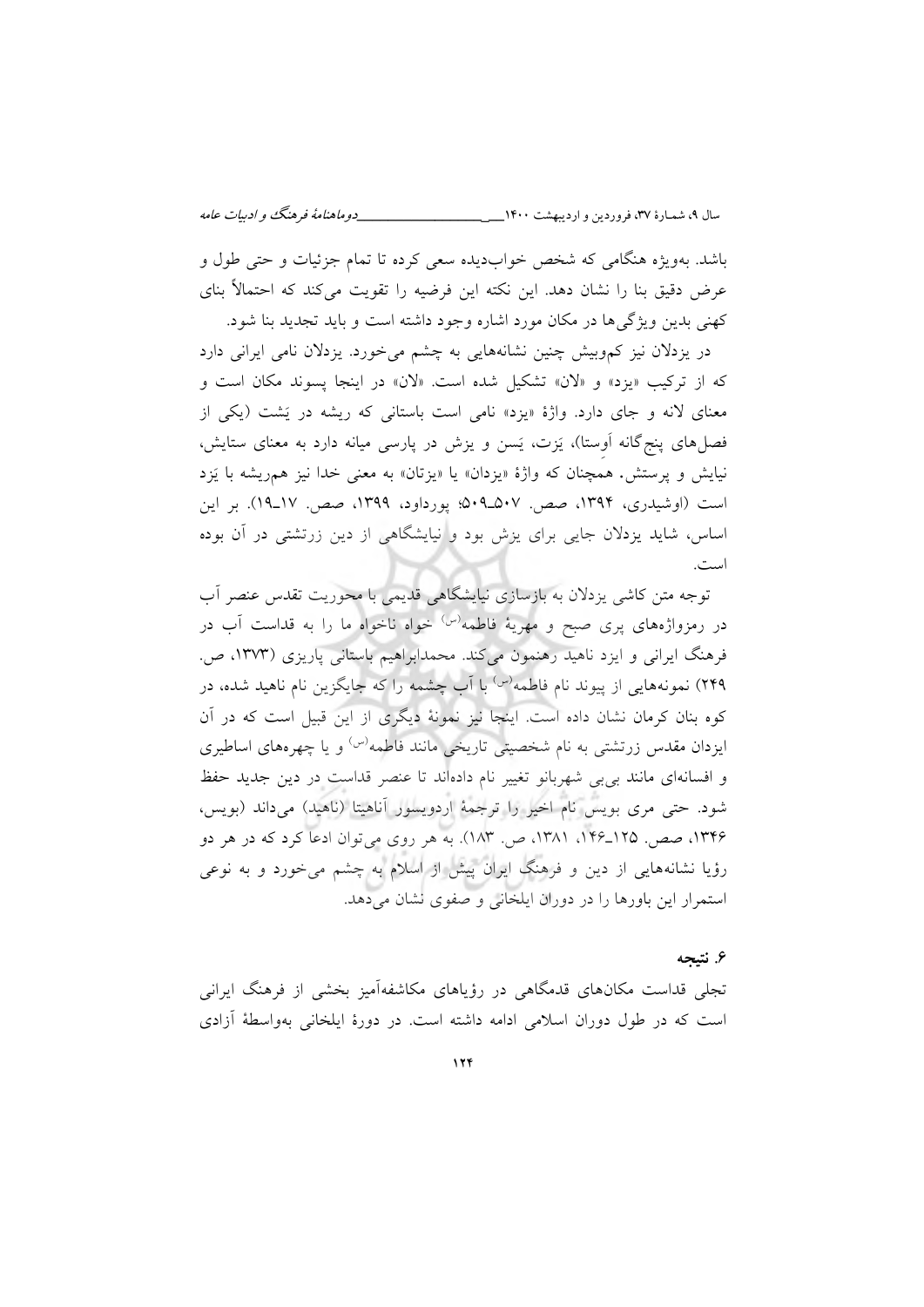بیشتر مذهبی برای شیعیان، مجال بیان و مستند کردن اینگونه تجارب توسعه یافته و آسان تر شده است. در دورهٔ مورد بحث، با اسلام آوردن غازانخان و اولجایتو و توجه آنان به تشیع، عقاید شیعه بارزتر شد و دیگر تحت فشار و ممیزی قرائت رسمی اهل سنت قرار نداشت. ثبت رؤیاهای مکاشفهآمیز در گوشه و کنار ناشی از فرح و امیدواری زایدالوصف این تحولات بود.

با ظهور دولت صفوی و وجود آزادی چشمگیر برای شیعیان، بروز باورها و آداب شیعی توسعۀ بیسابقهای یافت و فراغت بیشتری برای احیای سنتهای گذشته و مرمت بناهای شیعی بهوجود آمد. لذا در این دوران نیز دوباره باورهایی براساس رؤیا شکل میگیرد که حاکی از سابقۀ قدسی این مکان نزد پیشینیان و مردم این دوره است. درواقع، اعتقاد به قداست مکان به ظهور چنین رؤیاهایی منجر شده و نقل این رؤیا و تکرار آن برای دیگران سبب تهییج به بازسازی بنایی کهنی بوده است. جالب آنکه در کتیبههای هر دو بنای مورد بحث این مقاله، نشانهایی از باورهای پیشااسالمی مردم منطقه به چشم میخورد، اگرچه با سنتهای رسمی دین اسالم میانهای ندارد و بیشتر بر باورهای مردمی و عامه مبتنی است. البته ساخت مکان مذهبی براساس رؤیا در دیگر مناطق اسالمی ــ حتی پیش از دورة ایلخانی مرسوم بوده ــ اما عمدتاً درونمایۀ سادهای داشته و هدف آن ساخت مسجد بوده است.

اگرچه دو لوح بررسیشده در این مقاله در بازة زمانی سه قرن ساخته شدهاند، شباهتهای چشمگیری از لحاظ محتوایی دارند. درونمایۀ اصلی، نوع زمان و مکان، شخصیت مقدس، توجه به مستندسازی و تأثیرپذیری از فرهنگ ایرانی در هر دو نمونه قابل مقایسه و تطبیق است. درواقع، هر دو یک دغدغه را بیان میکنند: عمارت بنایی مذهبی که مکانش خاطرهای مقدس داشته است. باورمندانی که باورهایشان از نگاه رسمی حاکم بر جامعه دور بود، با بهرهگیری از صنعت سفال زرینفام هم در دورة شکوفایی این هنر، هم در دورهٔ افول آن، اینگونه باورها و تجارب مذهبی را نشر و به های بعد منسل نتقل کردند.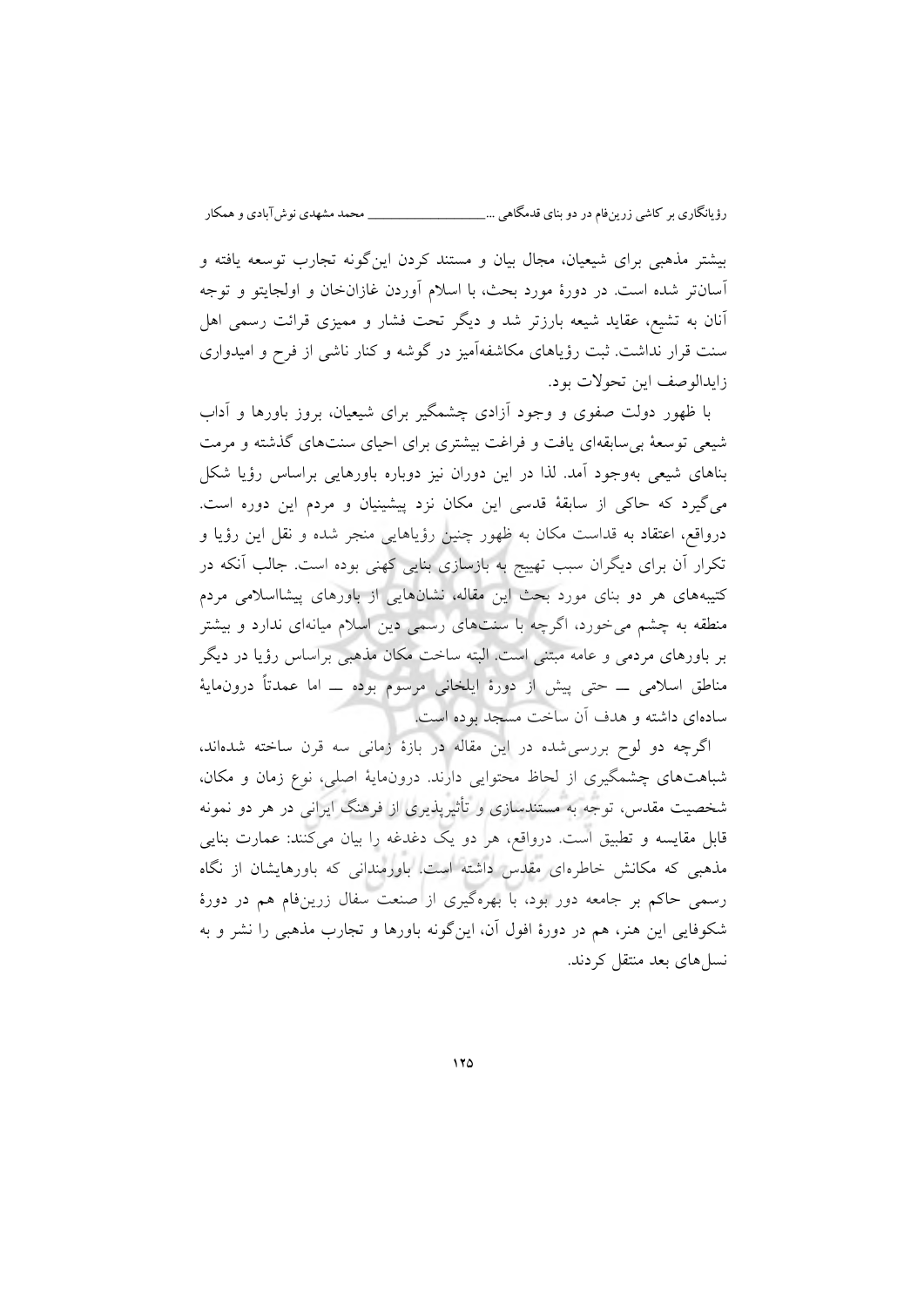سال ،9 شمـارة ،37 فروردین و اردیبهشت 0011**\_\_\_\_\_\_\_\_\_\_\_\_\_\_\_\_\_\_\_** دوماهنامة فرهنگ و ادبیات عامه

### **پی ها نوشت**

- .0 این کاشی حداقل تا سال 0971 در بنا نصب بوده، و در سالهای بعد، از کشور خارج شده است آن از باقیمانده متن .(Sotheby's, 2011, p. 144 lot 306 ؛Watson, 1975a, pl. 8a( چنین خوانده میشود: »)0( عکـ ـردم مصطفا را ... )3( ... ـدان جان بلبشدگانرا )3( ... ـر شاخی نواها می شنیدم (۴) آن ... ـیدند؛ از آن آواز در آن هیبت رسیدند؛ (۵) ... بود و دلکش؛ بساطش جمله زیلو منقش )0( ... نورالدین نطنز کی ... بردند ندید غیبت؟ ... )7( یکی پرسید حال این عصا را؛ بدو گفتم من این حالها را؛ (٨) تبرک ده مرا قدری از این شب؛ کی دیدم مر ترا دلدار و ... (٩) عجایب صورت و حالی کی دیدم؛ ز غیب آواز ناگاهی شنیدم؛ (١٠) کی در دادن نیابد هیچ نقصان؛ بتوفیق خدای فرد دیان؛ (١١) ببستم عهد و پیمانی در آن حال؛ که میسازم عصا هر ماه و هر سال؛ )03( طمع دارم که یابم فضل حق را؛ کی من طاقت ندارم عدل حق را؛ )03( مساعی مرا مشکور گردان؛ گناهانم همه مغفور گردان؛ (١۴) و کتب فی اواخر صفر، ختم بالخیر و الظفر، لسنه ست و ثلثین و سبعمائه«.
- ۲. حداقل پانزده لوح زرین فام ساختهشده در بازهٔ سال های ۱۲۷۳ق/۱۴۷۸م تا ۹۶۷ق/۱۵۶۰م بهجا مانده که کاربردهایی نظیر لوح مزار، محراب و وقفنامه دارند )نک: مشهدی نوشآبادی و غیاثیان،  $.0799$
- 3. Musée national de céramique de Sèvres. 4. Musée de l'Orangerie.
	- .1 سَور: دیوار قلعه )دهخدا، ،0377 ذیل واژه(.
- ۶. مَهنَت: خدمت کردن (همان، ذیل واژه). عدل این کلمه را مهابت خوانده و در پاورقی متذکر شده که به صورت کلمۀ مهب و بدون نقطه کتابت شده است )281 .p 1972, ,Adle). اما باید گفت که این کلمه دو دندانه دارد و مسلماً حرف الف در آن وجود ندارد.
	- ۷. عدل: «زمین» (Adle, 1972, p. 282) اما هم از نظر فرم و هم محتوا کلمۀ «خواب» منطقیتر به<br>نظر میرسد. نظر میرسد.
		- بر موجب شان». عدل: 1 « )همان(.
- .9 این کاشی مصور در سال 0990 در یک حراجی توسط موزة ملی سرامیک سِور خریداری شد )عدل، ١٣٧٩، صص. ٢٢٢\_٢٢٥).
	- 01. عدل بدین صورت خوانده است: « )بواعقعه » 205 .p 1982, ,Adle؛ عدل، ،0379 ص. 331(.
- 00. عدل این متن را چنین خوانده است: »)0( بدین اندازه )یک؟( ) ( می جمّازه3. « اما آنچه که او تصور کرده «یک» خوانده می شود، دو ویرگول متقارن تزیینی ( ،, ) است که برای پُر کردن فضای خالی ترسیم شده است. همچنین کلمۀ »پی« به معنای جای پا که سه بار در متن کاشی دوم آمده به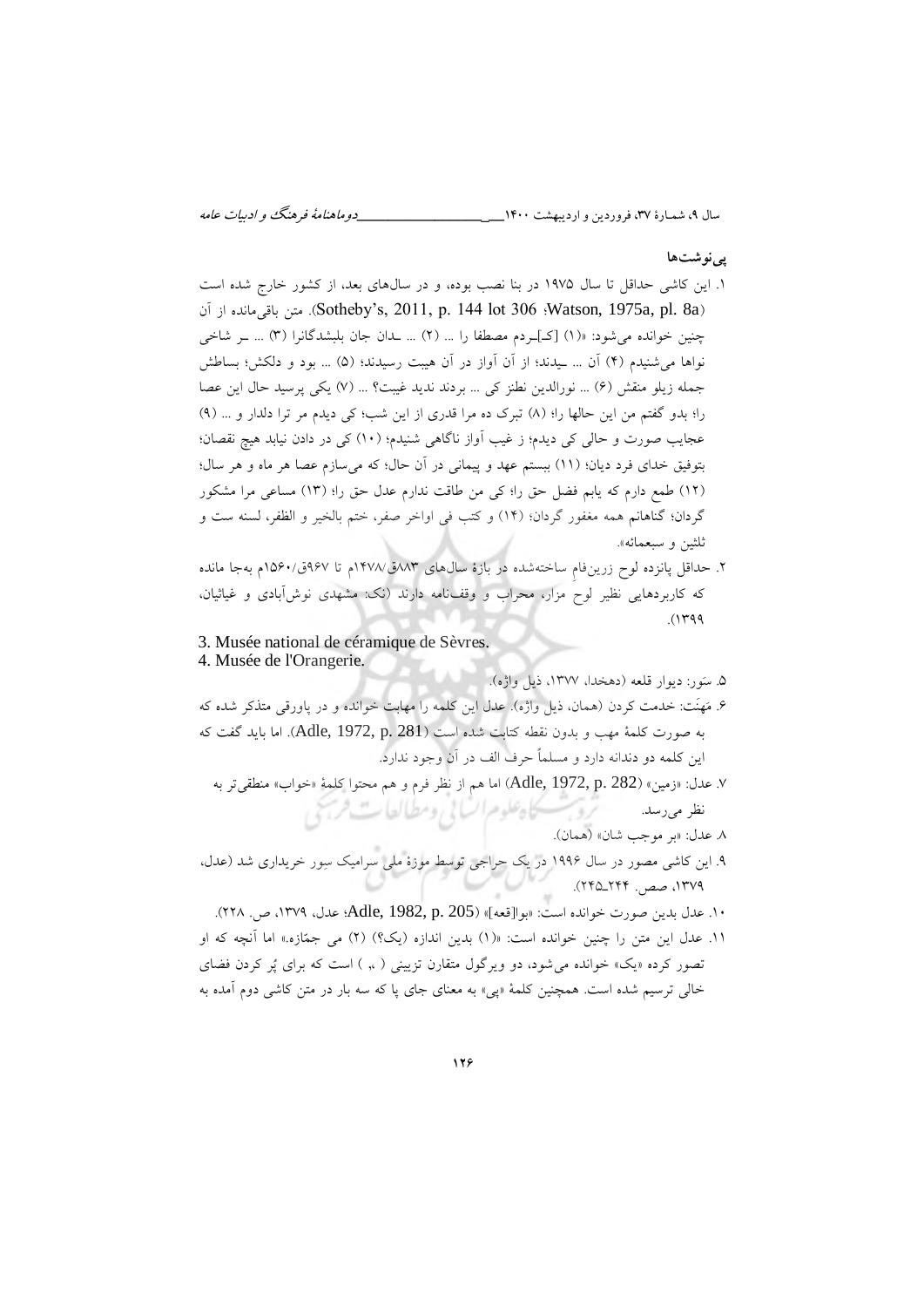اشتباه به صورت «می» و «ـی» درج کرده است (Adle, 1982, p. 205) عدل، ١٣٧٩، ص.  $(331)$ 

- ۱۲. عدل در خوانش این کتیبه دچار اشتباه شده است. او کلمۀ «القهّار» را «العباد» خوانده، در صورتی »که عبارت الملک هلل الواحد القهّار« ــ که برگرفته از آیۀ 00 سوره غافر است ــ به طور گستردهای در کاشیهای زرینفام کاربرد داشته است. او همچنین عبارت «حسبی ربی» را «حسین؛ زین» خوانده و برای منطقی جلوه دادن محتوا، متون سه قاب را به دنبال هم چنین آورده است: محمد » صاحبالزمان زین العباد» (Adle, 1982, p. 206).
- 13. Peter Alford Andrews.
	- برای خیمه 00. های مغوالن، نک: 1980 ,Andrews. برای تصاویر خیمهها در نقاشی ایلخانی، نک: .Komaroff & Carboni, 2002, figs. 86, 134

### 15. The David Collection.

.00» افروزدشتْ « یکی از مزارات قدیمی کاشان است. کور»کلمۀ 07. « در تناسب با اهل ادیان باید گور یا گبر باشد که به معنای کافر و در اینجا شاید زرتشتی است. روستایی زرتشتینشین به نام گبرآباد نیز در نزدیکی قمصر است. .01 با تشکر از آقای حسن رعیتمقدم برای اظهارنظر در این مورد. ۱۹. برای «در مهر»، نک: Boyce, 1993.

### **منابع**

 اوشیدری، ج. (0390) . مزدیسنا ۀدانشنام . مرکز. نشر تهران: (. 0373) م.ا.پاریزی، باستانی خاتون هفت قلعه. تهران: روزبهان. (. 0371) م.ا.پاریزی، باستانی شمعی در طوفان . تهران: علم. بویس، م. 0300) (. بیبی بانو. پارس و شهربانو تاریخی هایبررسی ، <sup>3</sup> و <sup>0</sup> 000.ـ031 ، بویس، م. .(0310) زرتشتیان: دینی آداب و باورها آنها ۀترجم . ع. تهران بهرامی. : .ققنوس شاهپنجه (. زیارت0391) شاهپنجه به نقل از .بحراالنساب در کاشان ۀنام 0.ج . به کوشش ا. . صص.عاطفی 09ـ.30 کاشان: همگام با هستی. پورداود، ا. (0399) . یسنا. ویراست ف. مرادی . نگاه تهران: . الدین )تاج الدینتاج خواجه ۀ(. بقع0391 به نقل از در: .بحراالنساب کاشان ۀنام 0.ج . به کوشش ا. . صص.عاطفی 39ـ.03 کاشان: همگام با هستی. ترکمان، ا. 0313) (. عباسی آرایعالم تاریخ تصحیح .(دوم جلد دوم ۀنیم) ا. تهران: افشار. امیرکبیر.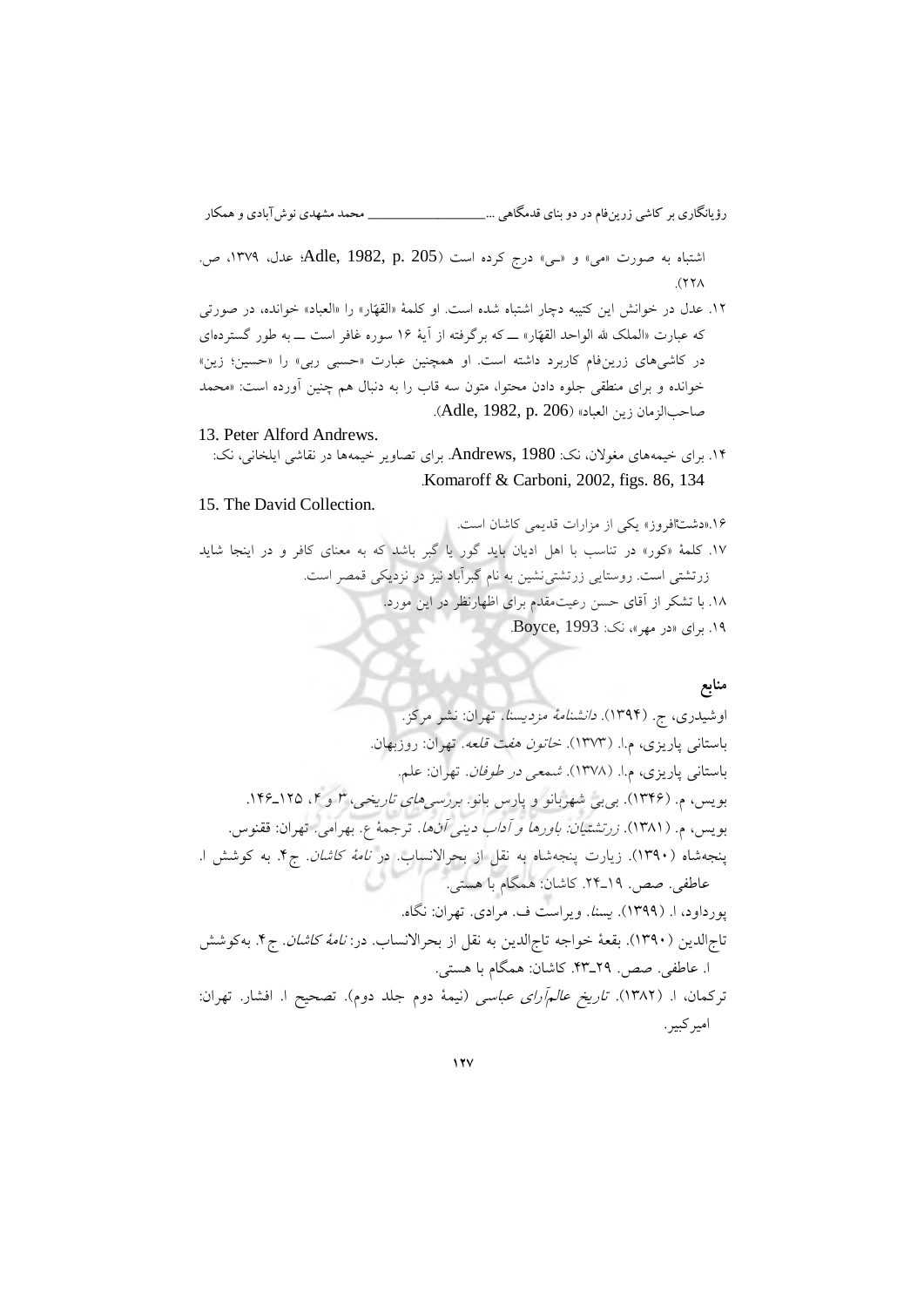سال ،9 شمـارة ،37 فروردین و اردیبهشت 0011**\_\_\_\_\_\_\_\_\_\_\_\_\_\_\_\_\_\_\_** دوماهنامة فرهنگ و ادبیات عامه تیمورباشا، ا. (١/ ٢٠٠١/١٣٢١). *الآثار النبوية.* قاهره: مكتبة دارالكتاب العربي. خامه یار، ا. (۱۳۹۱). بررسی زیارتگاههای مبتنی بر رؤیا در مصر و شام. *تاریخ در آینهٔ پژوهش،*  $\uparrow \cdot \Delta$  (1) 9 خامه یار، ا. (۱۳۹۳). *آثار پیامبر و زیارتگاههای اهل بیت در سوریه*. تهران: مؤسسهٔ فرهنگی هنری مشعر . خامه یار، ا. (۱۳۹۵). ملوک شیعه ری و ورامین در دورهٔ ایلخانی. کت*ابگزار، ۱، ۴*۳۳ـ۴۳۸. خامه یار، ا. (۱۳۹۷). آگاهی های دیگری دربارهٔ ملوک علوی ری در دورهٔ ایلخانی، *مرکز دایره*المعارف بزرگ اسلامی، [https://www.cgie.org.ir/fa/news/217036](https://www.cgie.org.ir/fa/news/217036/)/ (دسترسی: دی ۱۳۹۹). دهخدا، ع. (١٣٧٧). *لغتنامه*. تهران: مؤسسۀ انتشارات و چاپ دانشگاه تهران. رضوی کاشانی، ح. (۱۳۵۷). شجرهٔ طیبه. فرهنگ *ایرانزمین، ۲۳،* ۲۳۷-۴۵۳. سپهر کاشانی، م. (۱۳۵۵). *مختصر جغرافیای کاشان*. بهکوشش ا. افشار. *فرهنگ ایرانزمین، ۲۲*،  $YQ\wedge YY$ عدل، ش. (١٣٧٩). یک جفت کاشی دو آتشه یادبود از کاشان مورخ سال ١٣١٢/٧١١: پیمانهها و خطوط تصحیح و تنظیمکننده در نقاشی شرقی، بخش دوم. در: *هنر و جامعه در جهان* ایرانی. بهکوشش ش. عدل، ترجمۀ ا. اشراقی. صص. ٢٢١ـ٢٢۶. تهران: توس. قدردان، م. (۱۳۸۸). *جایگاه نور و آتش در آیین زرتشت*. شیراز: افق پرواز. قزوینی، ز. (۱۹۶۷). *آثار البلاد فی اخبار العباد*، چاپ ف. ووستنفلد. گوتینگن: افست ویسبادن. قمی، ح. (۱۳۸۵). ت*اریخ قم.* ترجمهٔ ح. قمی. تحقیق م.ر. انصاری قمی. قم: مرکز قم شناسی کتابخانهٔ مرعشی. ﴿ مِنْ هُمُ كُلْ عَلَى هِ إِلَيْ .<br>کاشانی، ا. (۱۳۴۸) ت*اریخ الجایتو*. به اهتمام م. همبلی. تهران: بنگاه ترجمه و نشر کتاب. کلانتر ضرابی، ع. (١٣۴١). *تاریخ کاشان (مرآت القاسان)*. تصحیح ا. افشار. تهران: امیرکبیر. مشهدی نوشآبادی، م. (۱۳۹۵). اسطورهٔ غیبت دختر. *ادبیات عرفانی و اسطورهشناختی، ۴۳*، **717 749** مشهدی نوش[بادی، م.، و غیاثیان، م.ر. (۱۳۹۹). الواح زرینفام کاشان در اواخر سدهٔ نهم و نیمۀ اول سدۀ دهم هجری. *پژوهشهای علوم تاریخی، ١٢* (٣)، ١٠٧\_١٣٢. میرمحمدی، ح.ر. (۱۳۸۰). پراکندگی جغرافیایی اماکن مذهبی کشور در قالب استانی. مسج*د،*  $NT$  $-5$  $Y$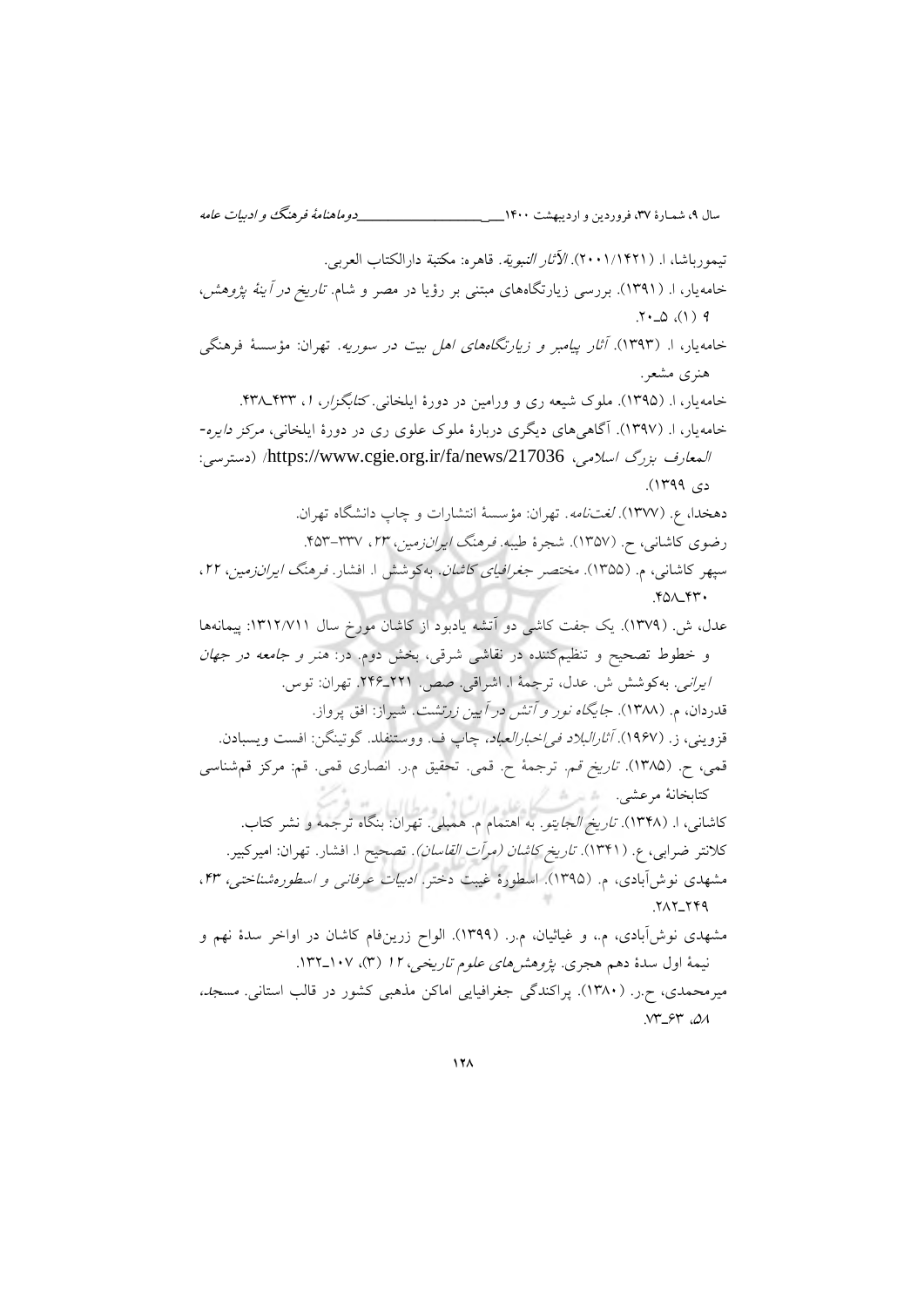ناصرخسرو ) (. 0303 سفرنامه ن: زوار.تهرا .اقییسم. دبیر. تصحیح نراقی، ح. (. 0313) آثار تاریخی شهرستانهای کاشان و نطنز. تهران: انجمن آثار و مفاخر فرهنگی. (. 0331نامه )وقف نامۀوقف سه دیه در کاشان . به افشار. ایرج کوشش زمینایران فرهنگ ، ،<sup>0</sup> 033 031. ـ

#### **References**

- Adle, Ch. (1972). Un disque de fondation en céramique (Kâšân, 711/1312). *Journal Asiatique*, *CCLX* (3‒4), 277‒297.
- Adle, Ch. (1982). Un diptique de foundation en ceramique lustrée, Kašan 711/1312. In idem (ed.), *Art et société dans le monde iranien,* (pp. 199- 218). Institut Français d'Iranologie.
- Adle, Ch. (2000). A pair of tiles from Kashan dated 711-1312: corrections of eastern paintings, part 2. In Ch. Adle, *Hunar va jami'a dar jahan-e Irani*, (pp. 221-246). Tus.
- Andrews, P. A. (1980). *The felt tent in middle Asia: the nomadic tradition and its interaction with princely tent*. PhD dissertation, University of London.
- Bastani Parizi, M. I. (1994). *Khatun-e haft qal'eh* (in Farsi). Ruzbehan.

Bastani Parizi, M. I. (1999). *A dinner in storm* (in Farsi). Elm.

- Boyce, M. (1967). Bibi Shahrbanu and Parsbanu. *Barrasi-haye Tarikhi, 3-4*, 125-146.
- Boyce, M. (1993). Dar-e Mehr, *Encyclopædia Iranica* (vol. 6, Fasc. 6), pp. 669-670.
- Boyce, M. (2002). *Zoroastrians: their religious beliefs and practices* (translated into Farsi by Askar Bahrami). Qoqnus.
- Dehkhoda, A. (1998). *Lughatnama* (16 vols.). University of Tehran.
- Ghobadiani, N. Kh. (1984). *Safarnama* (edited by Mohammad Dabir Siyaqi). Zavvar.
- Kalantar Zarrabi A. (1962). *The history of Kashan (Mir'at al-qasan)* (edited by Iraj Afshar). Amirkabir.
- Kashani, A. (1969). *The history of Uljayitu* (edited by Mahin Hambali). Bungah Tarjumeh va Nashr Ketab.
- Khameyar, A. (2012). Analyzing the holy shrines in Egypt and Sham. *Tarikh dar Ayene-ye Pazhuhesh*, *9*(1), 5-20.
- Khameyar, A. (2014). *Athar the prophet and the holy shrines of Imams in Syria.* Mash'ar Cultural and Artistic Institute.
- Khameyar, A. (2016). The lands of Shi'at in Rey and Waramin during Ilkhani era. *Ketabgozar*, *1*, 433-438.
- Khameyar, A. (2018). Issues on Alavi during Ilkhani era. *The Center for the Great Islamic Encyclopedia*, Retrieved from: [www.cgie.org.ir/fa/news/217036](http://www.cgie.org.ir/fa/news/217036) (December 2020).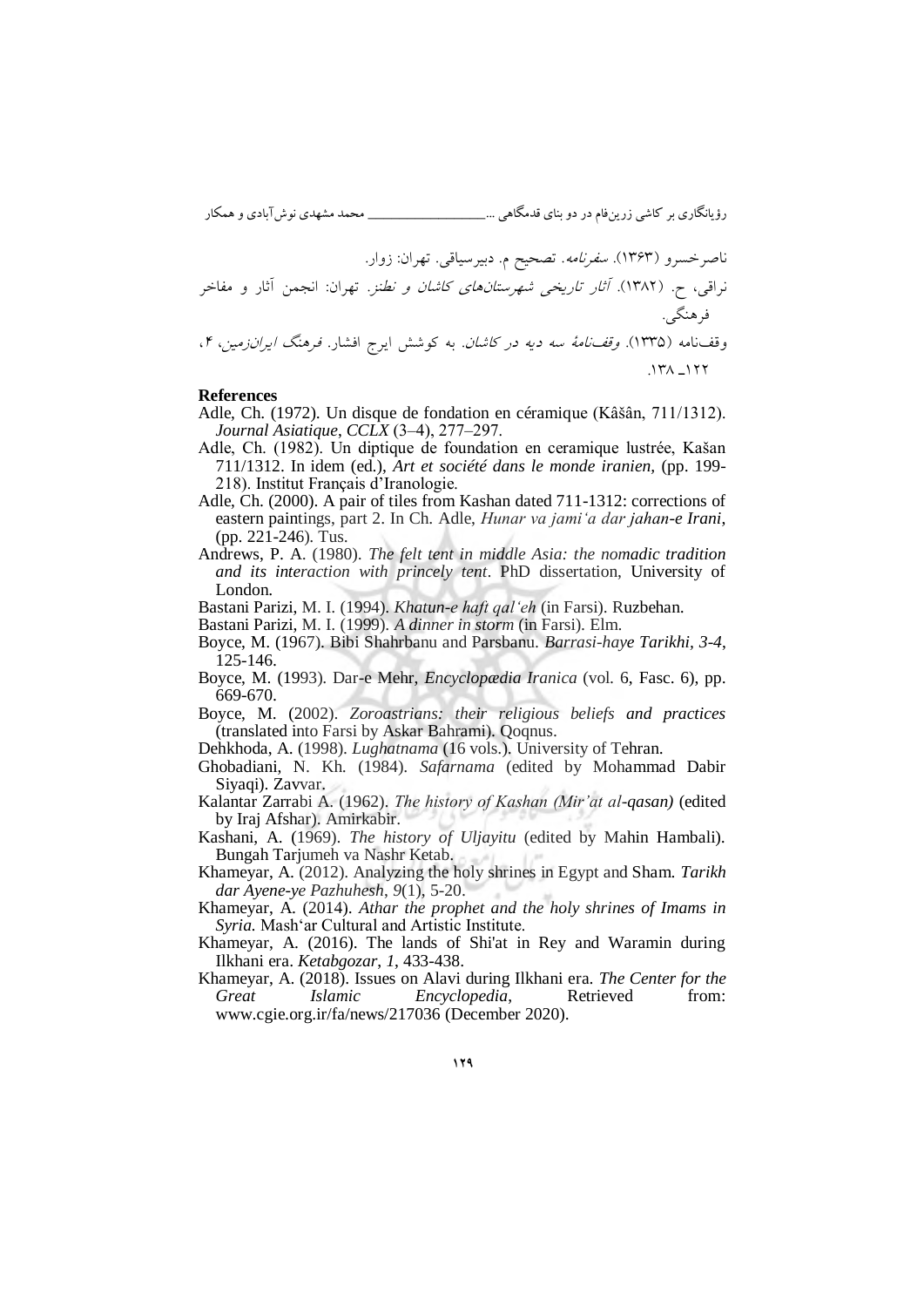- Komaroff, L., & Carboni S. (eds.) (2002). *The Legacy of Genghis Khan*. The Metropolitan Museum of Art.
- Lentz, T. W., & Lowry, G. D. (1989). *Timur and the princely vision: Persian art and culture in the fifteenth century*. Los Angeles County Museum of Art.
- Mashhadi Noushabadi, M. (2016). The myth of absence of girl, *Journal of Mytho-Mystic Literature*, *43*, 249-282.
- Mashhadi Noushabadi, M., & Ghiasian, M. R. (2020). The Lusterware produced in Kashan at the end of the 15th century and in the first half of the 16th century. *Historical Sciences Studies, 12* (3), 107-132.
- Mir Mohammadi, H. R. (2001). The diversity of religious buildings in difference provinces of the country. *Masjed*, *58*, 63-73.
- Naraqi, H. (2003). *The historical Athar in Kashan and Natanz*. Anjuman Athar va Mafakhir Farhangi.
- Noss, J. B. (1953). *Man's religions*. Macmillan.
- Panjeh Shah (2011). The prayers of Panjeh Shah narrated by Bahr al-Ansab. In A. Atefi, *The letter of Kashan* (vol. 4) (pp. 19-24). Hamgam ba Hasti.
- Purdavud, I. (2020). *Yasna* (edited by Farid Moradi). Negah.
- Qadrdan, M. (2009). *Light and fire in Zoroastrianism.* Ofoq Parvaz.
- Qazvini, Z. (1967). *Athar al-bilad fi akhbar al-'ibad* (edited by Ferdinand Wüstenfeld). Wiesbaden.
- Qomi, H. (2006). *The history of Qom* (translated into Farsi by Hassan Ibn Mohammad Qomi). Mar'ashi Library.
- Razavi Kashani, H. (1978). The family tree of Holy Imams. *Farhang Iran Zamin*, *23*, 337-453.
- Sepehr Kashani M. (1976). A short review of Kashan's geography (edited by Iraj Afshar). *Farhang Iran Zamin*, *22*, 430-458.
- Sotheby's (2011). *Arts of the Islamic world, including fine carpets and textiles*. Sotheby's.
- Taj al-Din (2011). The tomb of Taj al-Din narrated by Bahr al-Ansab, In A. Atefi, *Nameh-ye Kashan* (vol. 4) (pp. 29-43). Hamgam ba Hasti.
- Timurbasha, A. (2001). *The purity of prophet*. Maktaba Dar-al-ketab al- 'Arabi.
- Torkman, I. (2003). *The history of Alam Ara-ye Abbasi* (edited by Iraj Afshar). Amirkabir.

Ushidari, J. (2015). *Encyclopedia of Mazdisna*. Markaz.

- Waqfnama (1956). The devotion of Sedieh in Kashan (edited by Iraj Afshar). *Farhang Iran Zamin*, *4*, 122-138.
- Watson, O. (1975a). The mosque of Ali, Quhrūd: an architectural and epigraphic survey. *Iran*, *XIII,* 59-74.
- Watson, O. (1975b). Persian Lusterware, from the  $14<sup>th</sup>$  to the 19th centuries. *Le monde Iranien et l'Islam: Sociétés et Cultures*, *3*, 63-80.
- Watson, O. (1985). *Persian Lusterware*. Faber and Faber.

URL 1 (accessed: December 2020):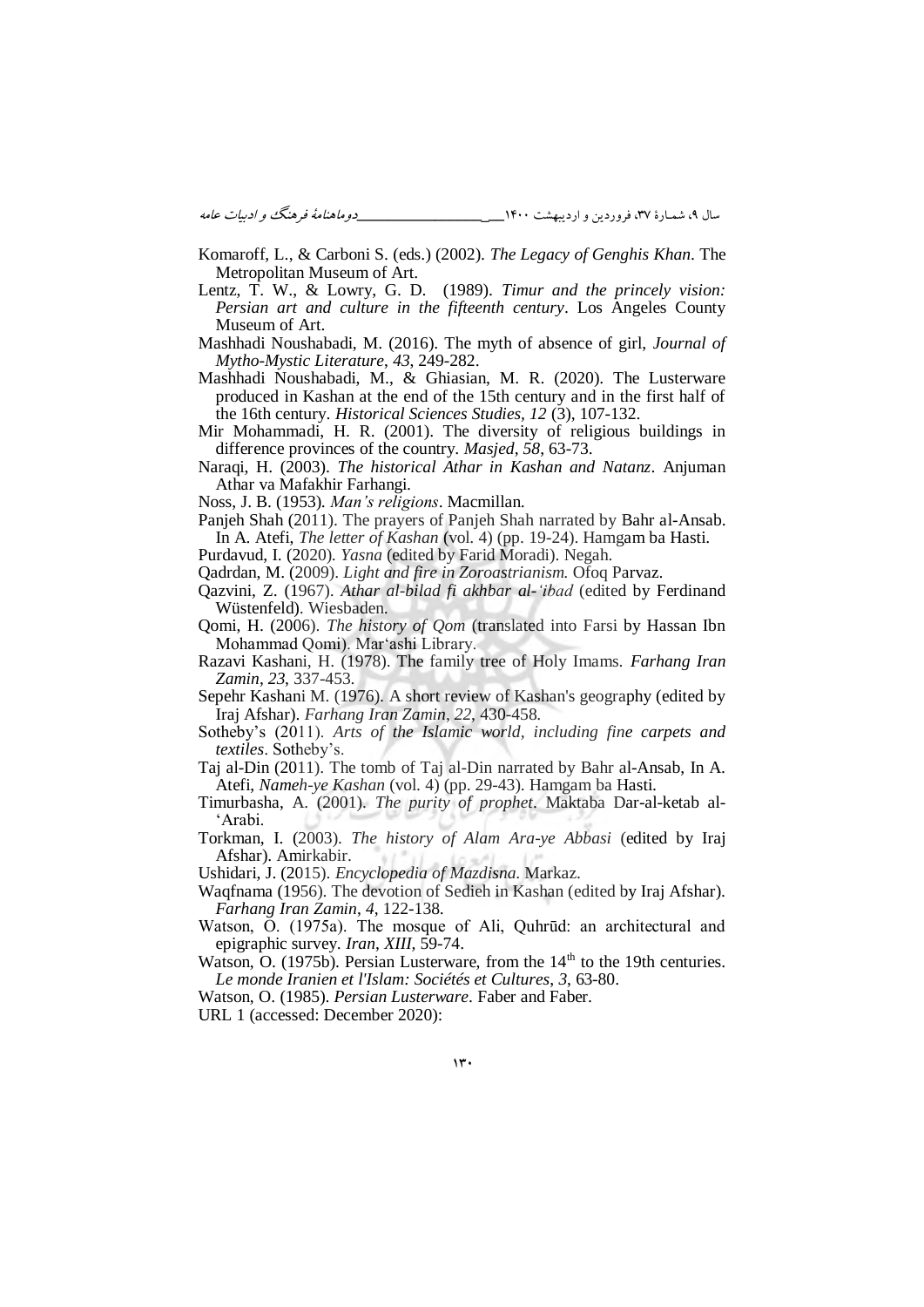[upload.wikimedia.org/wikipedia/commons/e/e1/Disque\\_de\\_fondation\\_c%C](https://upload.wikimedia.org/wikipedia/commons/e/e1/Disque_de_fondation_c%C3%B4t%C3%A9_face_-_1312_-_Kashan_-_Mus%C3%A9e_national_de_c%C3%A9ramique_-_S%C3%A8vres_-_Inventory_number_22688.JPG) [3%B4t%C3%A9\\_face\\_-\\_1312\\_-\\_Kashan\\_-](https://upload.wikimedia.org/wikipedia/commons/e/e1/Disque_de_fondation_c%C3%B4t%C3%A9_face_-_1312_-_Kashan_-_Mus%C3%A9e_national_de_c%C3%A9ramique_-_S%C3%A8vres_-_Inventory_number_22688.JPG)

[\\_Mus%C3%A9e\\_national\\_de\\_c%C3%A9ramique\\_-\\_S%C3%A8vres\\_-](https://upload.wikimedia.org/wikipedia/commons/e/e1/Disque_de_fondation_c%C3%B4t%C3%A9_face_-_1312_-_Kashan_-_Mus%C3%A9e_national_de_c%C3%A9ramique_-_S%C3%A8vres_-_Inventory_number_22688.JPG)  $\overline{\phantom{a}}$ Inventory number 22688.JPG

URL 2 (accessed: December 2020):

[commons.wikimedia.org/wiki/File:Disque\\_de\\_fondation\\_c%C3%B4t%C3%](https://commons.wikimedia.org/wiki/File:Disque_de_fondation_c%C3%B4t%C3%A9_pile_-_1312_-_Kashan_-_Mus%C3%A9e_national_de_c%C3%A9ramique_-_S%C3%A8vres_-_Inventory_number_22688.JPG) [A9\\_pile\\_-\\_1312\\_-\\_Kashan\\_-](https://commons.wikimedia.org/wiki/File:Disque_de_fondation_c%C3%B4t%C3%A9_pile_-_1312_-_Kashan_-_Mus%C3%A9e_national_de_c%C3%A9ramique_-_S%C3%A8vres_-_Inventory_number_22688.JPG)

[\\_Mus%C3%A9e\\_national\\_de\\_c%C3%A9ramique\\_-\\_S%C3%A8vres\\_-](https://commons.wikimedia.org/wiki/File:Disque_de_fondation_c%C3%B4t%C3%A9_pile_-_1312_-_Kashan_-_Mus%C3%A9e_national_de_c%C3%A9ramique_-_S%C3%A8vres_-_Inventory_number_22688.JPG)

[\\_Inventory\\_number\\_22688.JPG.](https://commons.wikimedia.org/wiki/File:Disque_de_fondation_c%C3%B4t%C3%A9_pile_-_1312_-_Kashan_-_Mus%C3%A9e_national_de_c%C3%A9ramique_-_S%C3%A8vres_-_Inventory_number_22688.JPG)